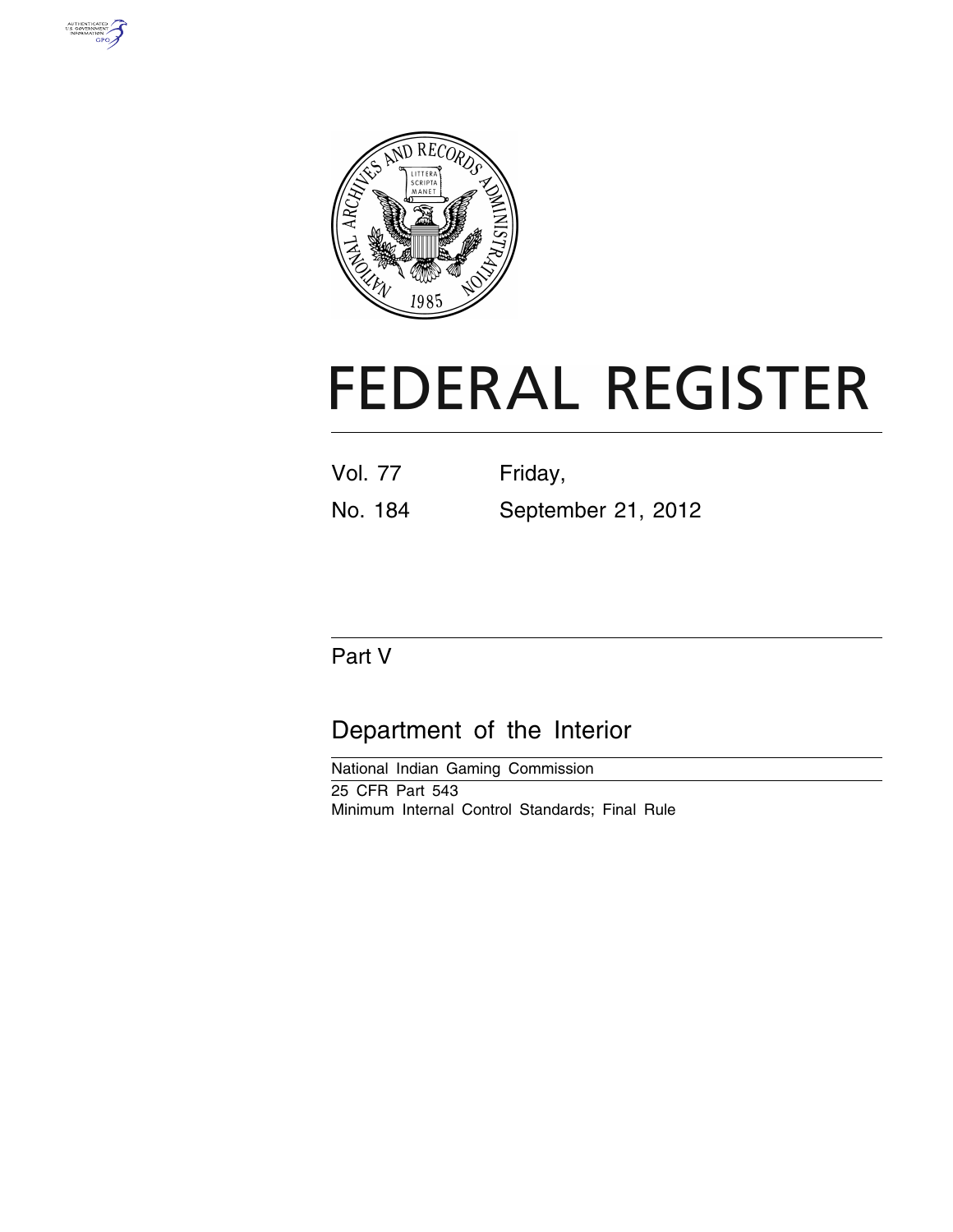#### **DEPARTMENT OF THE INTERIOR**

#### **National Indian Gaming Commission**

#### **25 CFR Part 543**

#### **RIN 3141–AA27**

#### **Minimum Internal Control Standards**

**AGENCY:** National Indian Gaming Commission, Interior. **ACTION:** Final rule.

**SUMMARY:** The National Indian Gaming Commission (NIGC) amends its minimum internal control standards for Class II gaming under the Indian Gaming Regulatory Act to provide comprehensive and updated standards for all aspects of Class II gaming. These amendments replace the partial standards published in 2008 with a set of comprehensive standards for the entire Class II gaming environment. The new sections include, for example: Card games; drop and count; surveillance; and gaming promotions and player tracking. The amendments also update and reorganize existing sections, such as bingo and information technology. The amendments reflect advancements in technology and provide auditable standards while leaving more areas in which the Tribal Gaming Regulatory Authorities (TGRAs) may exercise discretion.

**DATES:** This rule is effective on October 22, 2012.

**FOR FURTHER INFORMATION CONTACT:**  Jennifer Ward, National Indian Gaming Commission, 1441 L Street NW., Suite 9100, Washington, DC 20005. Telephone: 202–632–7009; email: *[reg.review@nigc.gov.](mailto:reg.review@nigc.gov)* 

#### **SUPPLEMENTARY INFORMATION:**

#### **I. Background**

The Indian Gaming Regulatory Act (IGRA or Act), Public Law 100–497, 25 U.S.C. 2701 *et seq.,* was signed into law on October 17, 1988. The Act establishes the NIGC and sets out a comprehensive framework for the regulation of gaming on Indian lands. On January 5, 1999, the NIGC published a final rule in the **Federal Register**  called *Minimum Internal Control Standards.* 64 FR 590. The rule added a new part to the Commission's regulations establishing Minimum Internal Control Standards (MICS) to reduce the risk of loss because of customer or employee access to cash and cash equivalents within a casino. The part contains standards and procedures that govern cash handling, documentation, game integrity,

auditing, surveillance, and variances, as well as other areas.

Part 543 addresses minimum internal control standards (MICS) for Class II gaming operations. The regulations require tribes establish controls and implement procedures at least as stringent as those described in this part to maintain the integrity of the gaming operation and minimize the risk of theft.

The Commission recognized from their inception that the MICS would require periodic review and updates to keep pace with technology, and has amended them three times since: June 27, 2002 (67 FR 43390), August 12, 2005 (70 FR 47108), and October 10, 2008 (73 FR 60498). In addition to making updates to account for advances in technology, the 2008 MICS also included part 543 and began the process of relocating all Class II controls into that part. The MICS do not classify games as Class II or Class III; rather, they provide minimum controls for gaming that is assumed to be Class II.

On November 18, 2010, the NIGC issued a Notice of Inquiry and Notice of Consultation advising the public that the NIGC endeavored to conduct a comprehensive review of its regulations and requesting public comment on which were most in need of revision, in what order the Commission should review its regulations, and the process NIGC should utilize to make revisions. 75 FR 70680. On April 4, 2011, after consulting with tribes and reviewing all comments, the NIGC published a Notice of Regulatory Review Schedule (NRR) setting out a consultation schedule and process for review. 76 FR 18457. The Commission's regulatory review process established a tribal consultation schedule with a description of the regulation groups to be covered at each consultation. Part 543 was included in this regulatory review.

#### **II. Previous Rulemaking Activity**

The Commission consulted with tribes as part of its review of part 543. In response to comments received, the Commission appointed a Tribal Advisory Committee (TAC) to review and recommend changes to part 543. The TAC submitted its recommendations for part 543 on February 14, 2012.

The Commission developed a preliminary discussion draft based upon recommendations from current and previous TACs, NIGC staff and subject matter experts. The Commission published the preliminary draft on its Web site on March 16, 2012, and requested that all comments from the public be provided to the Agency by April 27, 2012. The Commission held

two consultations on the preliminary draft and received numerous written comments.

After reviewing comments and making revisions, the Commission published a Proposed Rule on June 1, 2012 (77 FR 32444). The Commission held several consultations. At the request of commenters, the Commission published a notice on July 24, 2012, extending the comment period to August 15, 2012 (77 FR 43196).

#### **III. Review of Public Comments**

#### *A. General Comments*

Commenters generally stated that the rule is an improvement over the current MICS. Some commenters noted that these regulations provide tribes with more flexibility than the existing MICS or the 2010 proposal, but many stated that part 543 should be drafted to provide even more flexibility to tribal regulators and gaming operations. Commenters suggested removing the procedural requirements and measuring compliance by the extent to which tribes have successfully achieved a regulatory standard, rather than the extent to which tribes have followed step-by-step procedures in the MICS. The Commission declines to take this approach and believes the standards set forth in this part are both appropriate and sufficiently detailed to be implemented by tribes.

Commenters noted several provisions in the MICS—notably in the Bingo and Information Technology sections—that they argued either surpassed the requirements of 547 or would be more appropriately placed there. Necessarily, there is substantial interplay between the Technical Standards in part 547 and the MICS of this part, and many standards could arguably be placed in either. The Commission reviewed each of these comments and determined that the standards to which the commenters refer are best categorized as control standards and declines to move them to Part 547. Further, where a standard may unintentionally require older devices to produce a report that it is not capable of producing (bingo card sales tracking or kiosk reports, for example), the Commission has revised the standard to allow an exemption for the devices, so long as their limitations are noted.

Similarly, commenters suggested that provisions for vouchers and cash and cash equivalents should be relocated from individual sections to § 543.18 (Cage, vault, etc.). The Commission declines to relocate those provisions because the controls are specific to the section in which they appear. The exception is the vouchers subsection of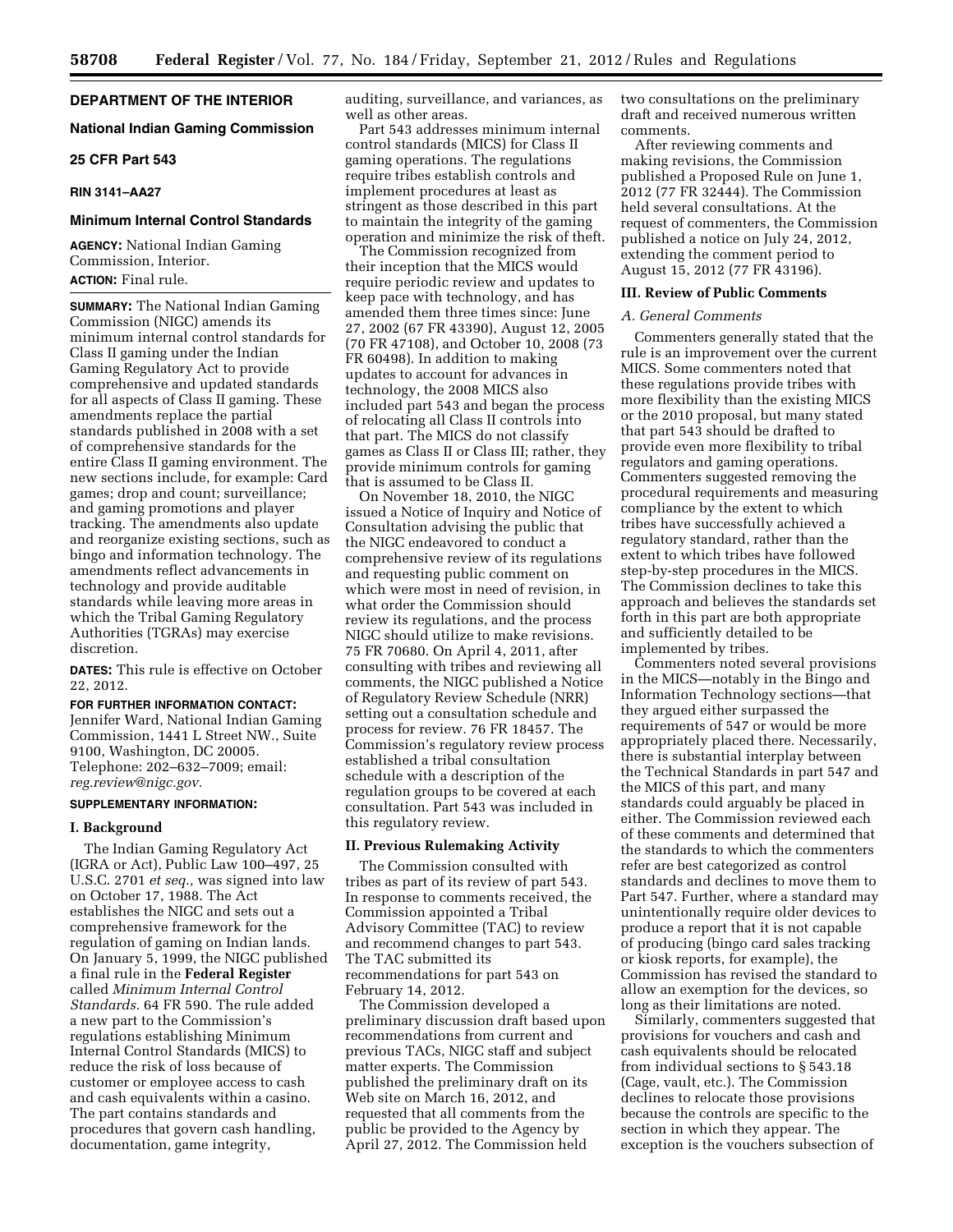§ 543.8 (Bingo), which is identical to the subsection added to § 543.18. It is needed in § 543.8 because bingo department agents, for example, sometimes pay vouchers on the floor. The subsection is also necessary in § 543.18 because the cage (and kiosks) redeems the majority of vouchers. Therefore, despite the redundancies, the Commission included the voucher subsection in both § 543.8 (Bingo) and § 543.18 (Cage, vault, etc.).

Additionally, two commenters provided extensive comments in redline format. The Commission has reviewed those comments, and, to the extent those comments identified inconsistent language, noted grammatical errors, or suggested stylistic changes, the Commission has made changes where appropriate. One of the changes suggested in the red-line comments was to delete ''authorized'' where it modified ''agent'' because agents are necessarily authorized. The Commission understands that point, but stresses that, where the MICS require an ''authorized agent'', the term refers to an agent specifically authorized for the particular department or function. The red-line comments also noted that variance thresholds are more appropriately determined by the gaming operation and approved by the TGRA. The Commission agrees and has revised the rule accordingly.

#### *B. Definitions*

Based on comments, the Commission added definitions for the following: cashless transaction, complimentary services or items, coupon, financial instrument storage component, voucher, and voucher system.

Commenters also suggested that the terms kiosk, sufficient clarity, and surveillance system be revised to avoid limiting technology. Accordingly, the Commission redefined kiosk to be a device capable of performing one of two core functions. Kiosks may perform additional functions beyond those in the definition, but only the devices that are able to perform those core functions are subject to the kiosk controls. ''Sufficient clarity'' was revised to allow for an equivalent to the 20 frames per second recording speed. The Commission declines, however, to revise the definition of surveillance system in response to commenters who suggested that the specified equipment, specifically ''video'' cameras may limit technology. Video cameras are not limited to tape formats and may be digital. The Commission also revised the definition of the TICS to provide a more complete definition.

Commenters also suggested that the definition of ''Gaming promotion'' should be limited to promotions requiring Class II game play as a condition of eligibility. The Commission declines to limit the definition, believing that NIGC's authority is already sufficiently described by the title of the part (Class II MICS). Promotions offered solely to Class III gaming participants are not covered by this part or the gaming promotion definition, in particular. However, where eligibility may be secured by playing either Class II *or* III games, this definition applies. Because the suggested revision fails to include ''either II or III'' promotions, the Commission declines to adopt it.

Finally, the Commission notes that commenters requested language requiring the implementation of procedures ''to prevent unauthorized access, misappropriation, forgery, theft, or fraud.'' Rather than repeat the language, the Commission added it to the definition of SICS so that it applies to all implementing procedures. Consequently, the Commission removed the language from individual provisions where it appeared.

#### *C. Interpretive Provisions and Compliance*

Commenters suggested adding five interpretive provisions to § 543.3. First, commenters requested a provision stating that nothing in this part is intended to limit technology. The Commission agrees that nothing in this part is intended to limit technology, but believes such a provision is properly located in the technical standards rather than control standards. Although the Commission declines to add a general statement that nothing in this part is intended to limit technology, it reviewed and made appropriate changes regarding all comments that specifically noted possible limitations. Similarly, several commenters requested that the Commission expand computer applications in § 543.3(e) to include other technologies. The Commission declines, but clarifies that computer applications include software regardless of whether it is commonly regarded as a ''computer application''.

Second, commenters recommended that the Commission include a section specifying that only applicable control standards apply. The Commission addressed this concern by changing § 543.3(b) to require TGRAs to ensure that ''TICS are established and implemented that provide a level of control that equals or exceeds *the applicable standards* set forth in this part.'' (emphasis added). In other words, TGRAs need only establish TICS for applicable standards. The Commission does not believe any further clarification is necessary.

Third, some commenters advocated for the inclusion of a severability clause to ensure that, should a court conclude that any part of this regulation is invalid, such invalidity will not affect the rest of the part. The Commission also addressed this concern in the previous preamble, stating that severability clauses are not conclusive of an agency's intent (*Canterbury Liquors* v. *Sullivan,* 999 F. Supp. 144 (D.MA. 1994)) and that ''the ultimate determination of severability will rarely turn on the presence or absence of such a clause.'' *Community for Creative Nonviolence* v. *Turner,* 893 F. 2d 1387 (D.C. Cir. 1990), citing *United States* v. *Jackson,* 390 U.S. 570, 585 n. 27 (1968). Again, the Commission declines to include a severability clause in this regulation because it believes that the regulations are not so intertwined that striking one provision would necessarily always require invalidation of the entire part, and the lack of a severability clause will not compel a court's finding on the issue.

Fourth, many commenters requested the inclusion of a provision recognizing that tribes are the primary regulatory authority for Class II gaming. The Commission declines to insert the requested language into the regulation. The Commission agrees that tribes are the primary regulators of Indian gaming, but has never understood that to mean that the regulatory authority of a TGRA is superior to that of the NIGC. Rather, the Commission recognizes that TGRAs are the day-to-day regulators of Indian gaming and the first line of oversight at every facility. Although the findings section of IGRA states that tribes have the exclusive right to regulate gaming activity on Indian lands, IGRA also establishes a regulatory scheme that includes the NIGC as well as tribes.

Fifth, several commenters requested a provision stating that the regulations are not intended to require a particular organizational structure. The Commission declines to add the provision because it could be read too broadly, but clarifies that the terms ''supervisor'' or ''manager'', as they are used within the MICS, reference the agent's authority level, not the agent's job title.

In addition to the five requested interpretative provisions, commenters also questioned the Commission's authority to require a System of Internal Controls (SICS) and the standard by which the Commission will judge deficiencies in the SICS. In response,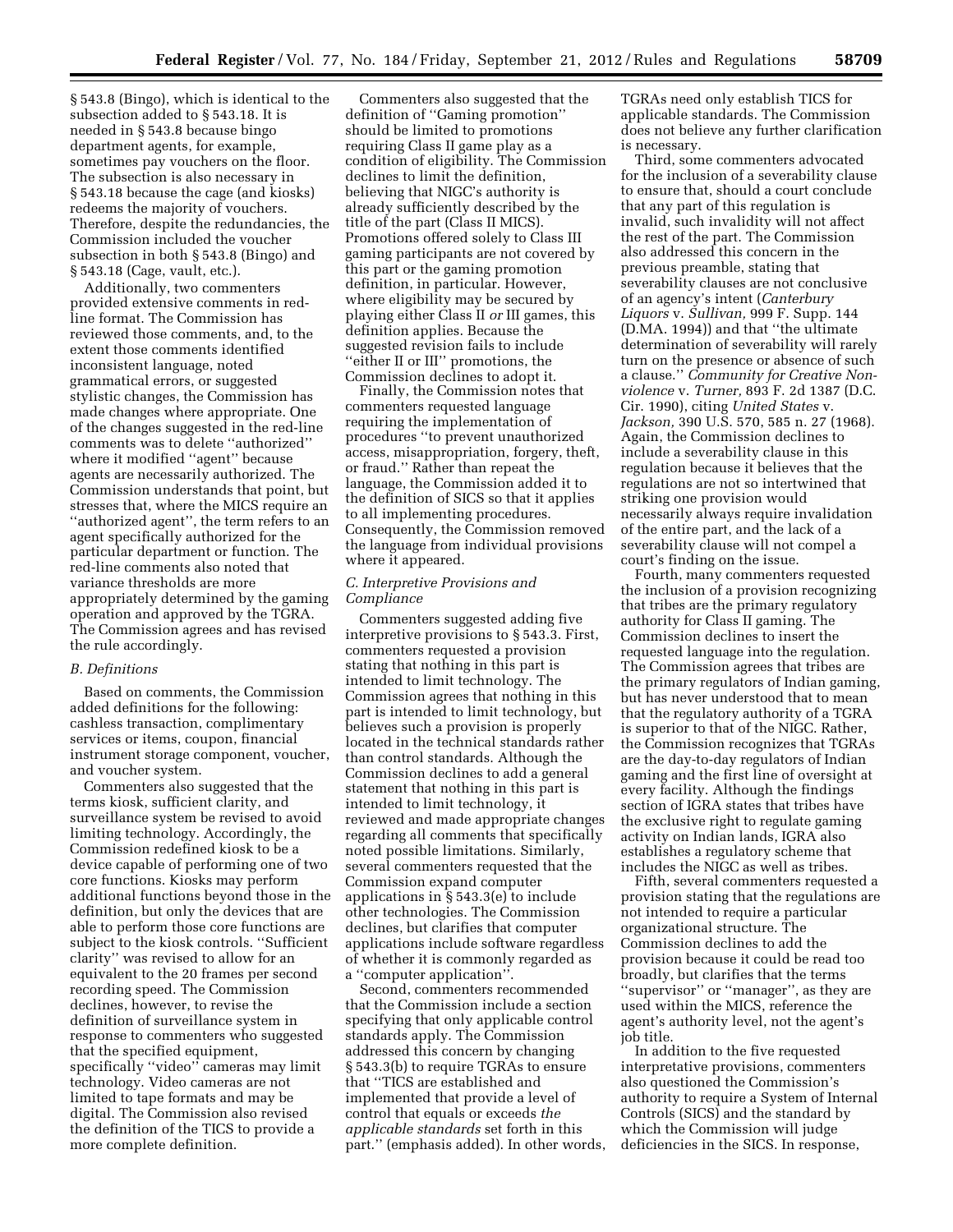the Commission has revised the part to clarify that Tribal Internal Control Standards (TICS) must be implemented, and that SICS are the policies and procedures to carry out the implementation. The enforcement provisions have also been revised to reflect the Commission's intent that it not judge the sufficiency of the SICS. The provision now provides that enforcement action may be initiated for deficiencies in the TICS or absence of SICS.

#### *D. Charitable Operations*

Commenters requested clarification that the charitable gaming operations described in § 543.4 are not limited to those with a 501(c)(3) designation. The Commission agrees that it does not intend to limit the definition of charitable organizations to those with a 501(c)(3) designation. For purposes of the MICS, an organization is charitable if the regulating tribe recognizes it as such.

Further, the Commission reviewed the exception for charitable operations. Rather than cause unnecessary confusion by removing it, the Commission has left the charitable gaming exception in place, despite any redundancy it may have with the small gaming operation exception.

#### *E. Alternate Minimum Standard*

The Commission received several comments at consultations asking for clarification of the process. Provisions were added to clarify that operations may implement an alternate standard once it has been approved by the TGRA, that operations may continue to implement the standard upon approval from the Chair, and that operations must revert to the relevant MICS if the Chair objects to the standard.

#### *F. Bingo*

Commenters generally supported the Commission's consolidation of manual and Class II gaming system bingo into a single Bingo section, but many of the other comments on this section were very specific.

In response to comments requesting that  $\S 543.8(d)(1)$  be limited to ''physical'' objects, the Commission made the change, but also re-ordered the subsection to eliminate redundancy and better clarify which controls apply to physical objects.

Commenters objected to the installation testing requirements, suggesting that all testing standards should be included in part 547. The Commission disagrees and emphasizes that—contrary to technical standards, which test the system itselfinstallation testing standards are meant to ensure that components have been properly connected to associated equipment and are functioning as intended.

Commenters also objected to the removal, retirement and/or destruction standards, explaining that these details are often spelled out in their lease agreements. The Commission understands that tribes may not have control over the disposition of machines and software, and points out that the MICS do not require specific procedures, only that they address certain areas.

Many expressed confusion resulting from a missing line break between § 543.8(g)(8) Dispute resolution and (h) Operations. Dispute resolution is the final of eight areas for which procedures must be developed relating to the use of technological aids in bingo. ''Operations'' begins a new subsection.

Finally, some also questioned clarification for the term ''other associated meter information'' as it appears in Class II gaming system sales. This refers to meter information that reflects anomalies such as malfunctions.

### *G. Pull Tabs and Card Games*

As a result of a number of comments that questioned the usefulness of analyzing pull tab statistical records before the deal is finished, the Commission eliminated requirements for conducting a statistical review at regular intervals. The Commission agrees that statistical analysis is useful for pull tabs only when the deal is finished or has been removed from play.

Regarding card room supervision, one commenter expressed concern that allowing a supervisor to function as a dealer without other supervision could result in inadequate supervision. The Commission specifically requested additional comments regarding that issue and received no additional comments. Therefore, the Commission declines to revise the provision, but notes that it is an area where TGRAs may wish to issue more stringent controls.

Some comments suggested that it is unheard of in the industry to require supervisory authorization for every exchange or transfer from a card table. These comments do not take into account the second half of the provision, which does not require supervisory authorization for banks maintained at an imprest level. Because nearly all card room banks are maintained at an imprest level, exchanges requiring supervisory authorization are very rare.

#### *H. Player Tracking, Gaming Promotions, and Complimentary Items*

Many commenters objected to the gaming promotion and player tracking standards, arguing that the Commission should defer to TGRAs to establish standards, and that the NIGC lacks authority to regulate these areas. The Commission agrees that TGRAs should establish standards, which is precisely the reason the standards do not detail requirements, and instead provide a general outline of areas that must be addressed and displayed to patrons. The Commission disagrees with commenters regarding its authority. Gaming promotions, as defined in the rule, require game play as a condition of eligibility. For example, the promotions standards are not applicable to the type of promotion in which a patron drops a free card into a tumbler drawing. This rule applies to promotions that are directly related to gaming activity and are, therefore, within the scope of the Commission's authority to establish Class II MICS. Further, although player tracking systems may be useful for gathering other customer data, their primary purpose is to track game play and issue rewards based upon that play. Because the player tracking and gaming promotions in this rule require game play to become eligible for rewards, the Commission concludes that they relate to gaming activities and are within the scope of its authority.

Commenters also questioned the inclusion of promotions, patron accounts, coupons and vouchers in the player tracking subsection because they are all controlled in separate sections. The Commission revised the heading to include both player tracking and promotions, but also points out that there are no coupon or voucher controls in this section. The standard requires that changes to the ''player tracking systems \* \* \* which control external bonusing system parameters such as the \* \* \* issuance of \* \* \* coupons or vouchers \* \* \* must be performed under the authority of a supervisory agent \* \* \*." (§ 543.12(d)).

Finally, commenters requested clarification of the use of ''tracking'' in the complimentary services and items section. The Commission agrees that the term caused confusion and revised the standard to require ''documenting and recording the authorization, issuance, and *redemption*'' of complimentary services or items.

#### *I. Patron Deposit Accounts*

As a result of comments, the Commission added a provision specifically allowing for a Personal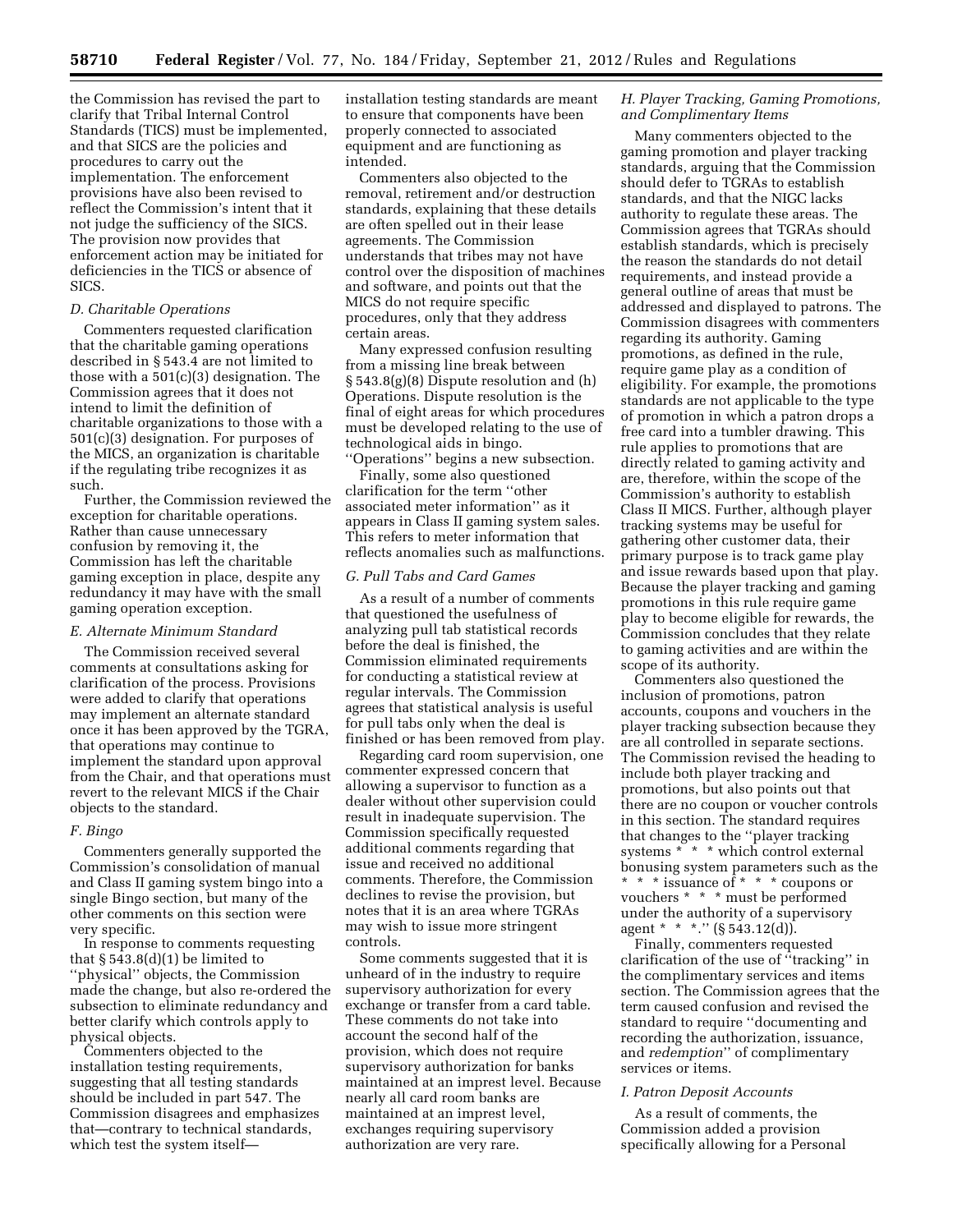Identification Number as a method of verifying identity. The Commission rejected comments suggesting that the industry standard definition of smart card conflicts with this section because it prohibits smart cards from being the only source of account data. While that may have been the case at one time, today, a smart card must not be the only source of account data in this section because it must retrieve the data from some other source.

#### *J. Drop and Count*

Many commented generally that the section is too procedural and it should be one streamlined standard instead of separated by game. The Commission agrees this section is more procedural than others, but drop is a process that differs by game and count is necessarily detailed.

Some comments suggested using one term for both financial instrument storage components and drop boxes. Although they serve the same purpose, financial instrument storage components are an industry term specific to player interfaces, while drop boxes are specific to card tables. Applying either of the terms universally could create confusion. The Commission revised the card game drop and player interface drop standards in response to comments suggesting that the two should mirror each other where they address the same control (notifying surveillance of the drop, for example).

The Commission also agrees with comments suggesting that a cage/vault agent should be allowed to be on the count team if they are not the sole recorder of the count and do not participate in the transfer of drop proceeds to the cage/vault. The Commission declines to revise the provisions requiring supervisory participation because it is a necessary control.

#### *K. Cage, Vault, Kiosk, Cash and Cash Equivalents*

The Commission accepted numerous suggestions in this section. Most notably, the Commission revised the kiosk section to require a series of reconciliation reports be available on demand. If the system is not capable of producing a report(s), the limitation must be documented. Commenters stated that the physical and logical controls from the kiosk subsection are already addressed in the information technology section, but the Commission does not agree that the redundancy is clear and declines to remove them.

The Commission agrees with a suggestion to eliminate the \$100 minimum threshold for requiring specific documentation on cage increases or decreases. Specific documentation is now required for all increases or decreases to cage inventory.

Finally, the Commission accepted a suggestion to raise the threshold from \$100 to \$600 for specifically documenting card game promotional payouts.

#### *L. Information and Technology*

Some commenters were concerned that the requirement to secure communications from Network Communication Equipment, or to secure some of the more portable equipment, such as cell phones, may be an impossible standard. The Commission clarifies that, where endpoints of communication are controlled by an entity other than a tribe, an attestation by the third party confirming the security of the communications is sufficient. Further, a procedure ensuring that highly portable Network Communication Equipment, such as tablets and cell phones, are distributed only to appropriate persons will satisfy the standard for that equipment.

Commenters also requested a provision requiring operations to consult with a manufacturer before disabling ports suspected of being unused. While consulting with manufacturers regarding services and ports may be worthwhile, it is more appropriately included as a suggestion in future guidance documents.

Finally, commenters suggested deleting the annual requirement for testing recovery procedures. The Commission disagrees, and notes that removing the phrase would not change the standard, because an independent auditor conducts yearly reviews to determine whether each requirement has been met.

#### *M. Surveillance*

Several commenters questioned the need for surveillance of all jackpot meters. The Commission agrees and has limited the standard to progressive prize meters exceeding specified thresholds. The Commission believes this revision more adequately reflects the risks addressed by the standard.

One commenter expressed concern that the one-year retention period for surveillance footage of suspected crimes, suspicious activity, and security detentions is arbitrary. The Commission invited further comment on this concern. After clarifying that digital copies of surveillance are acceptable forms of retention, the Commission received no further comment and declines to revise the standard. The Commission emphasizes, however, that

it intentionally declined to provide a definition of suspicious activity and believes that TGRAs are in the best position to define the term for their operations.

#### *N. Audit and Accounting and Revenue Audit*

Many commenters requested that the Commission limit the instances of noncompliance requiring action or reporting to ''material'' instances. The Commission disagrees. Although most instances of noncompliance would not be deemed material, they may pose a significant risk, individually or collectively, to the gaming operation and must, therefore, be reported and corrected as required in this part.

The Commission accepts commenters' request to clarify that independent accountants may, but are not required to, create journal entries.

The Commission accepted several comments for § 543.24. It agreed that the title ''Revenue Audit'' may be misleading for operations who have departments by that name. As clarification, the Commission has retitled § 543.24 ''Auditing Revenue''. It also agreed that once per quarter may not be a frequent enough interval for review of player tracking systems. One comment suggested weekly review, but the Commission determined that monthly is a more appropriate minimum interval. Additionally, the Commission understands commenters' concerns with the list of entities required to be provided with a report detailing complimentary services and items and has revised it to include entities authorized by the TGRA or by tribal law or ordinance.

Finally, the Commission reviewed the provision that required reconciling lines of credit payments with sequential receipts as a result of comments requesting clarification. Upon review, the Commission realizes that the provision was mis-numbered and should have been included in (7)(i). The Commission clarified and reordered the provision.

#### **IV. Regulatory Matters**

#### *Regulatory Flexibility Act*

The rule will not have a significant impact on a substantial number of small entities as defined under the Regulatory Flexibility Act, 5 U.S.C. 601, *et seq.*  Moreover, Indian tribes are not considered to be small entities for the purposes of the Regulatory Flexibility Act.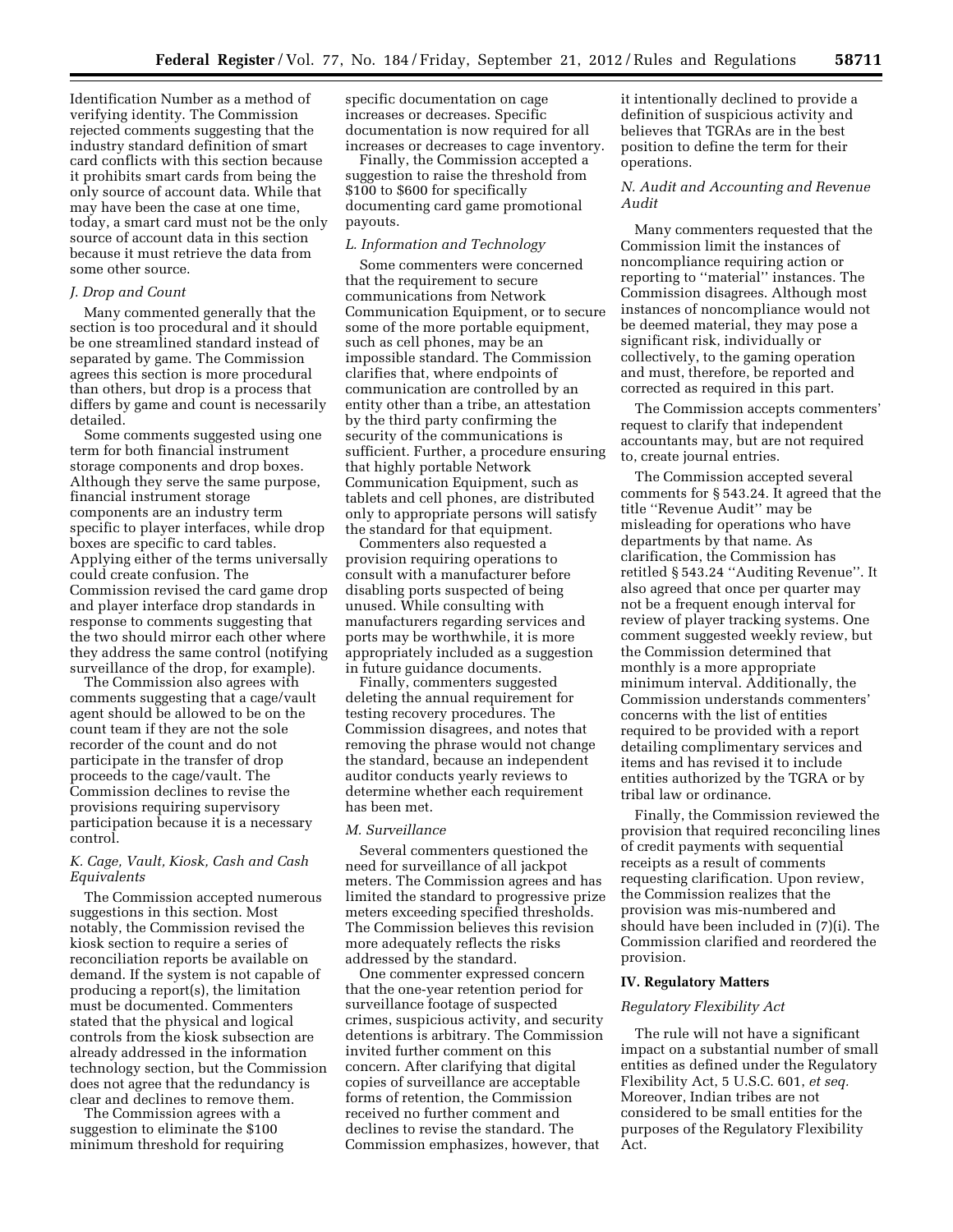#### *Small Business Regulatory Enforcement Fairness Act*

The rule is not a major rule under 5 U.S.C. 804(2), the Small Business Regulatory Enforcement Fairness Act. The rule does not have an effect on the economy of \$100 million or more. The rule will not cause a major increase in costs or prices for consumers, individual industries, Federal, State, local government agencies or geographic regions, nor will the rule have a significant adverse effect on competition, employment, investment, productivity, innovation, or the ability of the enterprises, to compete with foreign based enterprises.

#### *Unfunded Mandate Reform Act*

The Commission, as an independent regulatory agency, is exempt from compliance with the Unfunded Mandates Reform Act, 2 U.S.C. 1502(1); 2 U.S.C. 658(1).

#### *Takings*

In accordance with Executive Order 12630, the Commission has determined that the rule does not have significant takings implications. A takings implication assessment is not required.

#### *Civil Justice Reform*

In accordance with Executive Order 12988, the Commission has determined that the rule does not unduly burden the judicial system and meets the requirements of sections 3(a) and 3(b)(2) of the Order.

#### *National Environmental Policy Act*

The Commission has determined that the rule does not constitute a major federal action significantly affecting the quality of the human environment and that no detailed statement is required pursuant to the National Environmental Policy Act of 1969, 42 U.S.C. 4321, *et seq.* 

#### *Paperwork Reduction Act*

The information collection requirements contained in this rule were previously approved by the Office of Management and Budget (OMB) as required by 44 U.S.C. 3501 *et seq.* and assigned OMB Control Number 3141– 0012, which expired in August of 2011. The NIGC published a notice to reinstate that control number on April 25, 2012. 77 FR 24731. There is no change to the paperwork created by this revision.

#### **List of Subjects in 25 CFR Part 543**

Gambling, Indian—Indian lands, Indian—tribal government.

■ For the reasons set forth in the preamble, the Commission revises 25 CFR Part 543 to read as follows:

#### **PART 543—MINIMUM INTERNAL CONTROL STANDARDS FOR CLASS II GAMING**

Sec.<br>543.1

- What does this part cover?
- 543.2 What are the definitions for this part?
- 543.3 How do tribal governments comply with this part?
- 543.4 Does this part apply to small and charitable gaming operations?
- 543.5 How does a gaming operation apply to use an alternate minimum standard from those set forth in this part?
- 543.6 [Reserved]<br>543.7 [Reserved]
- 543.7 [Reserved]<br>543.8 What are tl
- What are the minimum internal control standards for bingo?
- 543.9 What are the minimum internal control standards for pull tabs?
- 543.10 What are the minimum internal control standards for card games?
- 543.11 [Reserved]
- 543.12 What are the minimum internal control standards for gaming promotions and player tracking systems?
- 543.13 What are the minimum internal control standards for complimentary services or items?
- 543.14 What are the minimum internal control standards for patron deposit accounts and cashless systems?
- 543.15 What are the minimum internal control standards for lines of credit?
- 543.16 [Reserved]
- 543.17 What are the minimum internal control standards for drop and count?
- 543.18 What are the minimum internal control standards for the cage, vault, kiosk, cash and cash equivalents?
- 543.19 [Reserved]
- 543.20 What are the minimum internal control standards for information technology and information technology data?
- 543.21 What are the minimum internal control standards for surveillance?
- 543.22 [Reserved]
- 543.23 What are the minimum internal control standards for audit and accounting?
- 543.24 What are the minimum internal control standards for auditing revenue? 543.25–543.49 [Reserved]

**Authority:** 25 U.S.C. 2702(2), 2706(b)(1–4), 2706(b)(10).

#### **§ 543.1 What does this part cover?**

This part establishes the minimum internal control standards for the conduct of Class II games on Indian lands as defined in 25 U.S.C. 2701 *et seq.* 

#### **§ 543.2 What are the definitions for this part?**

The definitions in this section apply to all sections of this part unless otherwise noted.

*Accountability.* All financial instruments, receivables, and patron deposits constituting the total amount for which the bankroll custodian is responsible at a given time.

*Agent.* A person authorized by the gaming operation, as approved by the TGRA, to make decisions or perform assigned tasks or actions on behalf of the gaming operation.

*Automated payout.* Payment issued by a machine.

*Cage.* A secure work area within the gaming operation for cashiers, which may include a storage area for the gaming operation bankroll.

*Cash equivalents.* Documents, financial instruments other than cash, or anything else of representative value to which the gaming operation has assigned a monetary value. A cash equivalent includes, but is not limited to, tokens, chips, coupons, vouchers, payout slips and tickets, and other items to which a gaming operation has assigned an exchange value.

*Cashless system.* A system that performs cashless transactions and maintains records of those cashless transactions.

*Cashless transaction.* A movement of funds electronically from one component to another, such as to or from a patron deposit account.

*Chair.* The Chair of the National Indian Gaming Commission.

*Class II gaming.* Class II gaming has the same meaning as defined in 25 U.S.C. 2703(7)(A).

*Class II gaming system.* All components, whether or not technologic aids in electronic, computer, mechanical, or other technologic form, that function together to aid the play of one or more Class II games, including accounting functions mandated by these regulations or part 547 of this chapter.

*Commission.* The National Indian Gaming Commission, established by the Indian Gaming Regulatory Act, 25 U.S.C. 2701 *et seq.* 

*Complimentary services and items.*  Services and items provided to a patron at the discretion of an agent on behalf of the gaming operation or by a third party on behalf of the gaming operation. Services and items may include, but are not limited to, travel, lodging, food, beverages, or entertainment expenses.

*Count.* The act of counting and recording the drop and/or other funds. Also, the total funds counted for a particular game, player interface, shift, or other period.

*Count room.* A secured room where the count is performed in which the cash and cash equivalents are counted.

*Coupon.* A financial instrument of fixed wagering value, that can only be used to acquire non-cashable credits through interaction with a voucher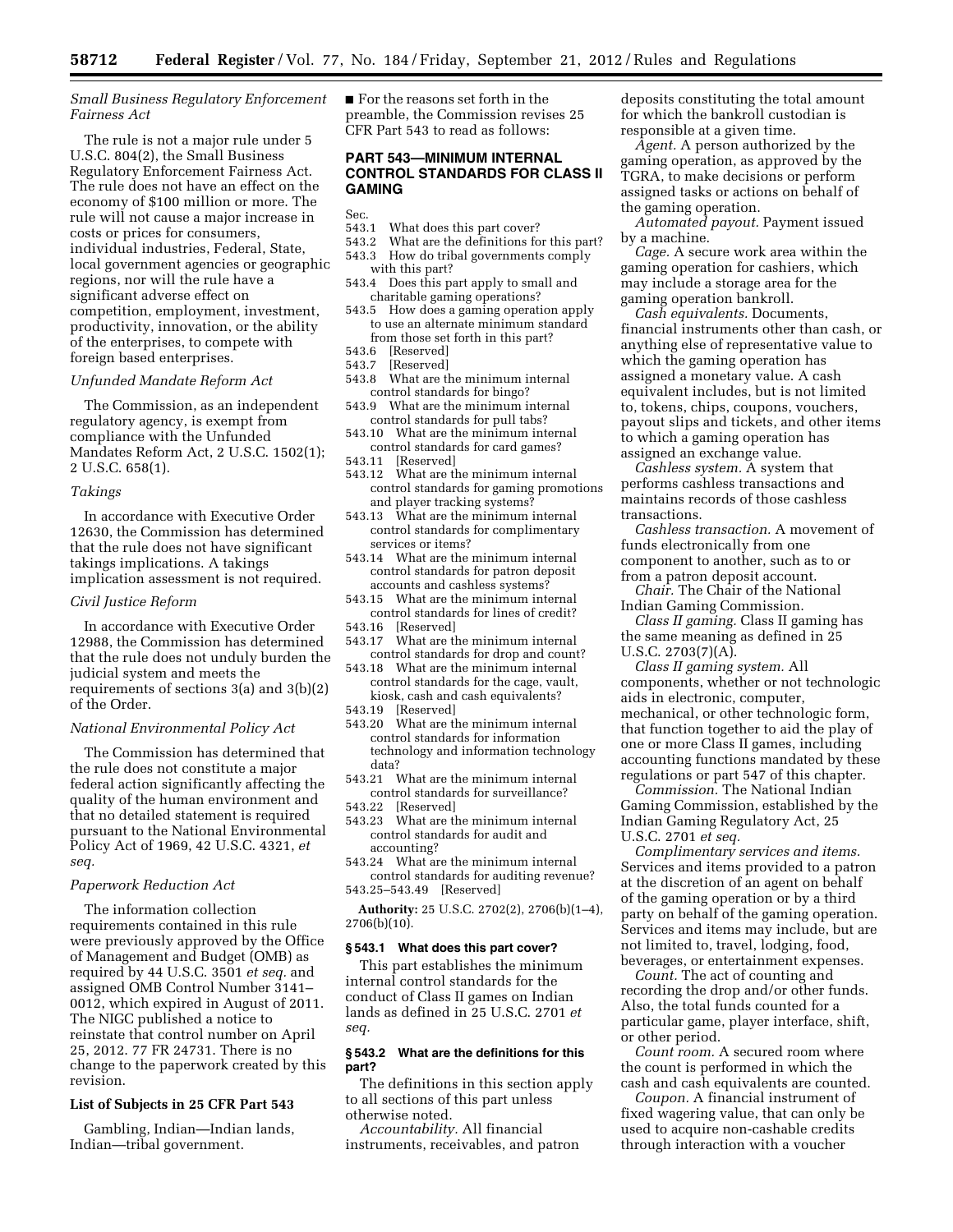system. This does not include instruments such as printed advertising material that cannot be validated directly by a voucher system.

*Dedicated camera.* A video camera that continuously records a specific activity.

*Drop box.* A locked container in which cash or cash equivalents are placed at the time of a transaction, typically used in card games.

*Drop proceeds.* The total amount of financial instruments removed from drop boxes and financial instrument storage components.

*Exception report.* A listing of occurrences, transactions or items that fall outside a predetermined range of acceptability.

*Financial instrument.* Any tangible item of value tendered in Class II game play, including, but not limited to bills, coins, vouchers, and coupons.

*Financial instrument storage component.* Any component that stores financial instruments, such as a drop box, but typically used in connection with player interfaces.

*Gaming promotion.* Any promotional activity or award that requires game play as a condition of eligibility.

*Generally Accepted Accounting Principles (GAAP).* A widely accepted set of rules, conventions, standards, and procedures for reporting financial information, as established by the Financial Accounting Standards Board (FASB), including, but not limited to, the standards for casino accounting published by the American Institute of Certified Public Accountants (AICPA).

*Generally Accepted Auditing Standards (GAAS).* A widely accepted set of standards that provide a measure of audit quality and the objectives to be achieved in an audit, as established by the Auditing Standards Board of the American Institute of Certified Public Accountants (AICPA).

*Governmental Accounting Standards Board (GASB).* Generally accepted accounting principles used by state and local governments.

*Independent.* The separation of functions to ensure that the agent or process monitoring, reviewing, or authorizing the controlled activity, function, or transaction is separate from the agents or process performing the controlled activity, function, or transaction.

*Kiosk.* A device capable of redeeming vouchers and/or wagering credits or initiating electronic transfers of money to or from a patron deposit account.

*Lines of credit.* The privilege granted by a gaming operation to a patron to:

(1) Defer payment of debt; or

(2) Incur debt and defer its payment under specific terms and conditions. *Manual payout.* Any non-automated payout.

*Marker.* A document, signed by the patron, promising to repay credit issued by the gaming operation.

*MICS.* Minimum internal control standards in this part.

*Network communication equipment.*  A device or collection of devices that controls data communication in a system including, but not limited to, cables, switches, hubs, routers, wireless access points, landline telephones and cellular telephones.

*Patron.* A person who is a customer or guest of the gaming operation and may interact with a Class II game. Also may be referred to as a ''player.''

*Patron deposit account.* An account maintained on behalf of a patron, for the deposit and withdrawal of funds for the primary purpose of interacting with a gaming activity.

*Player interface.* Any component(s) of a Class II gaming system, including an electronic or technologic aid (not limited to terminals, player stations, handhelds, fixed units, etc.), that directly enables player interaction in a Class II game.

*Prize payout.* Payment to a player associated with a winning or qualifying event.

*Promotional progressive pots and/or pools.* Funds contributed to a game by and for the benefit of players that are distributed to players based on a predetermined event.

*Shift.* A time period, unless otherwise approved by the tribal gaming regulatory authority, not to exceed 24 hours.

*Shill.* An agent financed by the gaming operation and acting as a player.

*Smart card.* A card with embedded integrated circuits that possesses the means to electronically store or retrieve account data.

*Sufficient clarity.* The capacity of a surveillance system to record images at a minimum of 20 frames per second or equivalent recording speed and at a resolution sufficient to clearly identify the intended activity, person, object, or location.

*Surveillance operation room(s).* The secured area(s) where surveillance takes place and/or where active surveillance equipment is located.

*Surveillance system.* A system of video cameras, monitors, recorders, video printers, switches, selectors, and other equipment used for surveillance.

*SICS (System of Internal Control Standards).* An overall operational framework for a gaming operation that incorporates principles of independence and segregation of function, and is comprised of written policies, procedures, and standard practices based on overarching regulatory standards specifically designed to create a system of checks and balances to safeguard the integrity of a gaming operation and protect its assets from unauthorized access, misappropriation, forgery, theft, or fraud.

*Tier A.* Gaming operations with annual gross gaming revenues of more than \$3 million but not more than \$8 million.

*Tier B.* Gaming operations with annual gross gaming revenues of more than \$8 million but not more than \$15 million.

*Tier C.* Gaming operations with annual gross gaming revenues of more than \$15 million.

*TGRA.* Tribal gaming regulatory authority, which is the entity authorized by tribal law to regulate gaming conducted pursuant to the Indian Gaming Regulatory Act.

*TICS.* Tribal Internal Control Standards established by the TGRA that are at least as stringent as the standards set forth in this part.

*Vault.* A secure area where cash and cash equivalents are stored.

*Voucher.* A financial instrument of fixed wagering value, usually paper, that can be used only to acquire an equivalent value of cashable credits or cash through interaction with a voucher system.

*Voucher system.* A system that securely maintains records of vouchers and coupons; validates payment of vouchers; records successful or failed payments of vouchers and coupons; and controls the purging of expired vouchers and coupons.

#### **§ 543.3 How do tribal governments comply with this part?**

(a) *Minimum standards.* These are minimum standards and a TGRA may establish and implement additional controls that do not conflict with those set out in this part.

(b) *TICS.* TGRAs must ensure that TICS are established and implemented that provide a level of control that equals or exceeds the applicable standards set forth in this part.

(1) *Evaluation of existing TICS.* Each TGRA must, in accordance with the tribal gaming ordinance, determine whether and to what extent their TICS require revision to ensure compliance with this part.

(2) *Compliance date.* All changes necessary to ensure compliance with this part must be promulgated within twelve months of the effective date of this part and implemented at the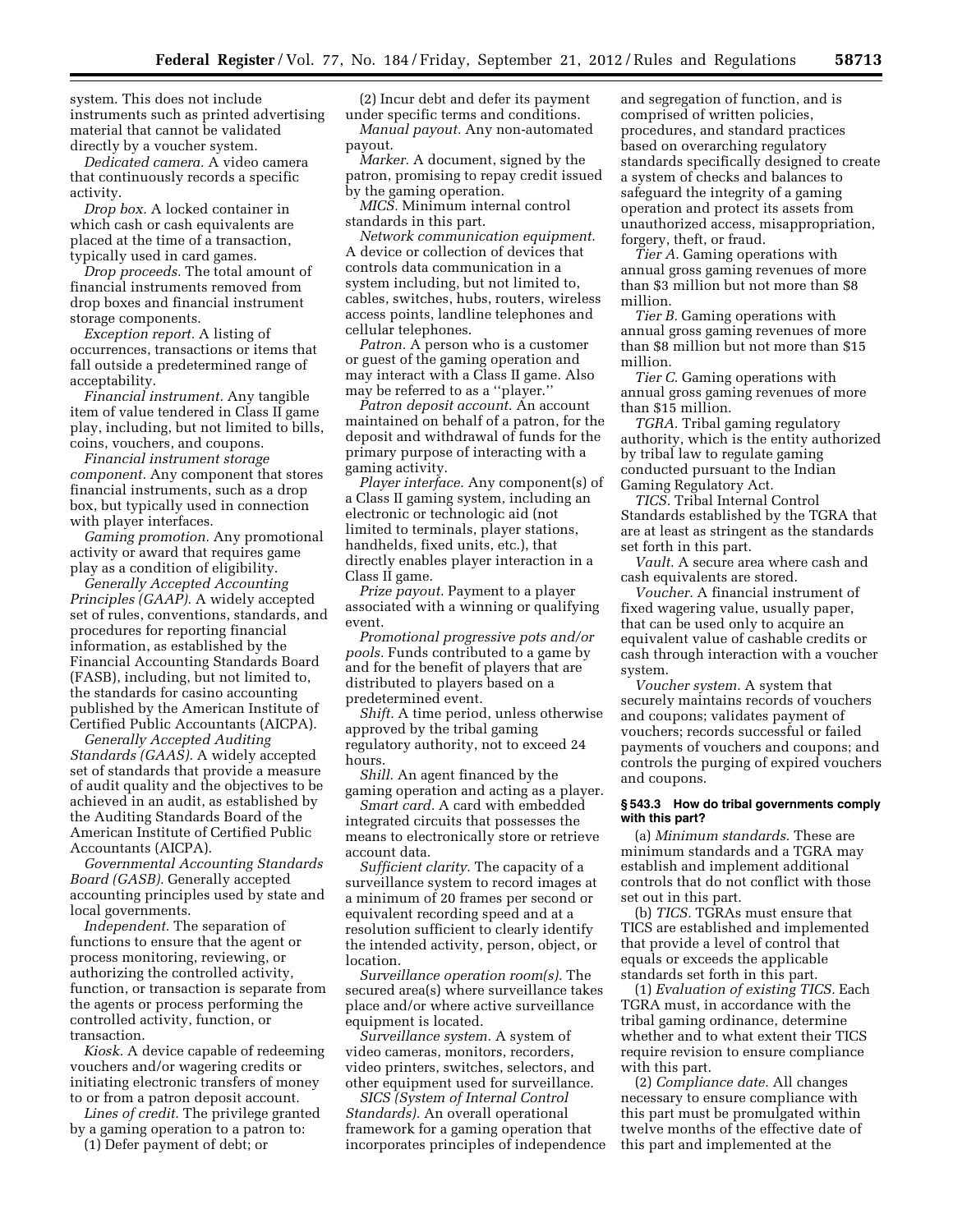commencement of the next fiscal year. At the discretion of the TGRA, gaming operations may have an additional six months to come into compliance with the TICS.

(c) *SICS.* Each gaming operation must develop a SICS, as approved by the TGRA, to implement the TICS.

(1) *Existing gaming operations.* All gaming operations that are operating on or before the effective date of this part, must comply with this part within the time requirements established in paragraph (b) of this section. In the interim, such operations must continue to comply with existing TICS.

(2) *New gaming operations.* All gaming operations that commence operations after the effective date of this part must comply with this part before commencement of operations.

(d) *Variances.* Where referenced throughout this part, the gaming operation must set a reasonable threshold, approved by the TGRA, for when a variance must be reviewed to determine the cause, and the results of the review must be documented and maintained.

(e) *Computer applications.* For any computer applications utilized, alternate documentation and/or procedures that provide at least the level of control established by the standards of this part, as approved in writing by the TGRA, will be acceptable.

(f) *Determination of tier.* 

(1) The determination of tier level will be made based upon the annual gross gaming revenues indicated within the gaming operation's audited financial statements.

(2) Gaming operations moving from one tier to another will have nine months from the date of the independent certified public accountant's audit report to achieve compliance with the requirements of the new tier. The TGRA may extend the deadline by an additional six months if written notice is provided to the Commission no later than two weeks before the expiration of the nine month period.

(g) *Submission to Commission.* Tribal regulations promulgated pursuant to this part are not required to be submitted to the Commission pursuant to § 522.3(b) of this chapter.

(h) *Enforcement of Commission MICS.* 

(1) Each TGRA is required to establish and implement TICS pursuant to paragraph (b) of this section. Each gaming operation is then required, pursuant to paragraph (c) of this section, to develop a SICS that implements the TICS. Failure to comply with this subsection may subject the tribal operator of the gaming operation, or the

management contractor, to penalties under 25 U.S.C. 2713.

(2) Enforcement action by the Commission will not be initiated under this part without first informing the tribe and TGRA of deficiencies in the TICS or absence of SICS for its gaming operation and allowing a reasonable period of time to address such deficiencies. Such prior notice and opportunity for corrective action are not required where the threat to the integrity of the gaming operation is immediate and severe.

#### **§ 543.4 Does this part apply to small and charitable gaming operations?**

(a) *Small gaming operations.* This part does not apply to small gaming operations provided that:

(1) The TGRA permits the operation to be exempt from this part;

(2) The annual gross gaming revenue of the operation does not exceed \$3 million; and

(3) The TGRA develops, and the operation complies with, alternate procedures that:

(i) Protect the integrity of games offered;

(ii) Safeguard the assets used in connection with the operation; and

(iii) Create, prepare and maintain records in accordance with Generally Accepted Accounting Principles.

(b) *Charitable gaming operations.*  This part does not apply to charitable gaming operations provided that:

(1) All proceeds are for the benefit of a charitable organization;

(2) The TGRA permits the charitable organization to be exempt from this part;

(3) The charitable gaming operation is operated wholly by the charitable organization's agents;

(4) The annual gross gaming revenue of the charitable operation does not exceed \$3 million; and

(5) The TGRA develops, and the charitable gaming operation complies with, alternate procedures that:

(i) Protect the integrity of the games offered;

(ii) Safeguard the assets used in connection with the gaming operation; and

(iii) Create, prepare and maintain records in accordance with Generally Accepted Accounting Principles.

(c) *Independent operators.* Nothing in this section exempts gaming operations conducted by independent operators for the benefit of a charitable organization.

#### **§ 543.5 How does a gaming operation apply to use an alternate minimum standard from those set forth in this part?**

(a) *TGRA approval.* 

(1) A TGRA may approve an alternate standard from those required by this part if it has determined that the alternate standard will achieve a level of security and integrity sufficient to accomplish the purpose of the standard it is to replace. A gaming operation may implement an alternate standard upon TGRA approval subject to the Chair's decision pursuant to paragraph (b) of this section.

(2) For each enumerated standard for which the TGRA approves an alternate standard, it must submit to the Chair within 30 days a detailed report, which must include the following:

(i) An explanation of how the alternate standard achieves a level of security and integrity sufficient to accomplish the purpose of the standard it is to replace; and

(ii) The alternate standard as approved and the record on which it is based.

(3) In the event that the TGRA or the tribal government chooses to submit an alternate standard request directly to the Chair for joint government to government review, the TGRA or tribal government may do so without the approval requirement set forth in paragraph (a)(1) of this section.

(b) *Chair review.* 

(1) The Chair may approve or object to an alternate standard approved by a TGRA.

(2) If the Chair approves the alternate standard, the Tribe may continue to use it as authorized by the TGRA.

(3) If the Chair objects, the operation may no longer use the alternate standard and must follow the relevant MICS set forth in this part.

(4) Any objection by the Chair must be in writing and provide reasons that the alternate standard, as approved by the TGRA, does not provide a level of security or integrity sufficient to accomplish the purpose of the standard it is to replace.

(5) If the Chair fails to approve or object in writing within 60 days after the date of receipt of a complete submission, the alternate standard is considered approved by the Chair. The Chair may, upon notification to the TGRA, extend this deadline an additional 60 days.

(c) *Appeal of Chair decision*. A TGRA may appeal the Chair's decision pursuant to 25 CFR chapter III, subchapter H.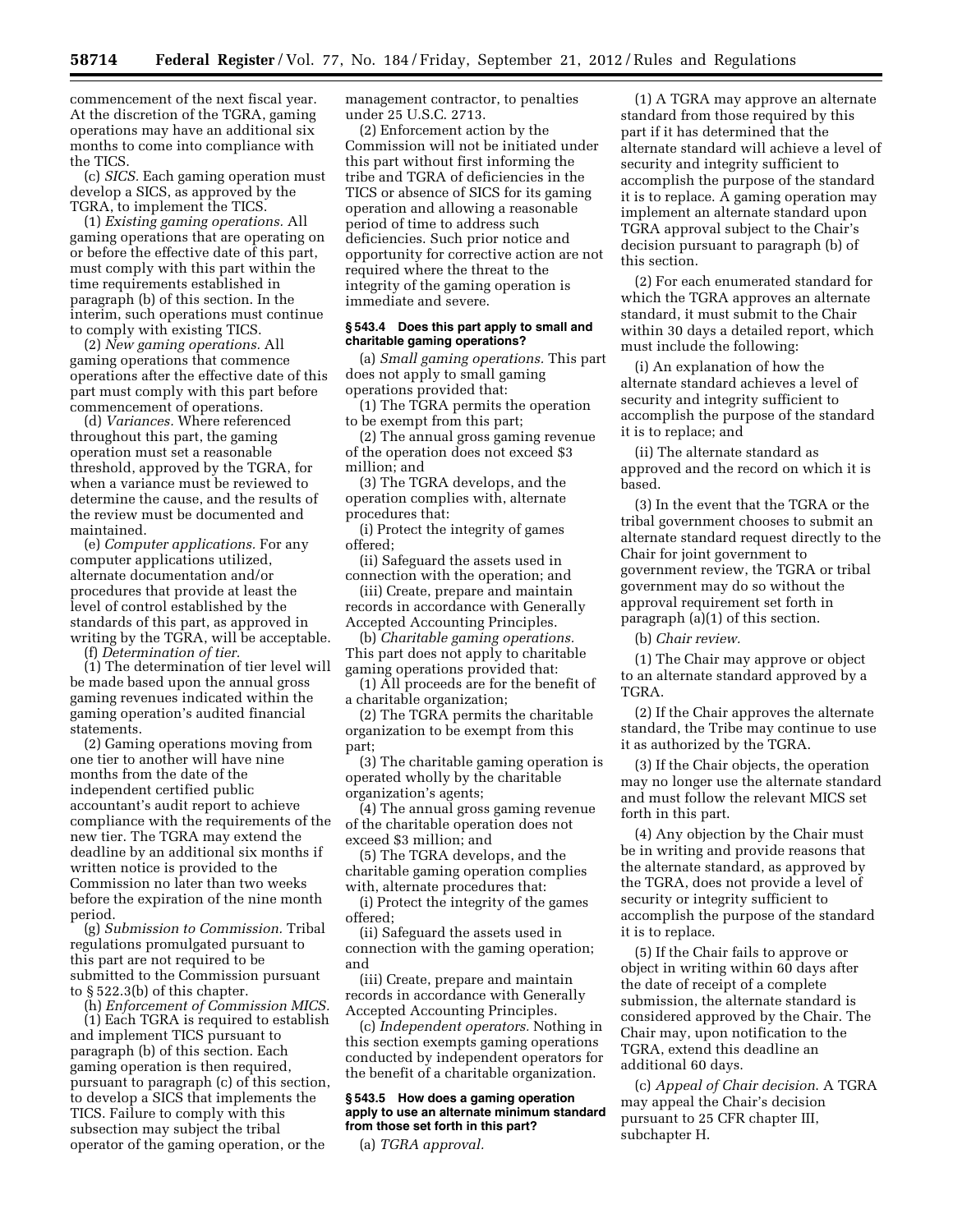**§ 543.6 [Reserved]** 

**§ 543.7 [Reserved]** 

#### **§ 543.8 What are the minimum internal control standards for bingo?**

(a) *Supervision.* Supervision must be provided as needed for bingo operations by an agent(s) with authority equal to or greater than those being supervised.

(b) *Bingo cards.* 

(1) Physical bingo card inventory controls must address the placement of orders, receipt, storage, issuance, removal, and cancellation of bingo card inventory to ensure that:

(i) The bingo card inventory can be accounted for at all times; and

(ii) Bingo cards have not been marked, altered, or otherwise manipulated.

(2) *Receipt from supplier.* 

(i) When bingo card inventory is initially received from the supplier, it must be inspected (without breaking the factory seals, if any), counted, inventoried, and secured by an authorized agent.

(ii) Bingo card inventory records must include the date received, quantities received, and the name of the individual conducting the inspection.

(3) *Storage.* 

(i) Bingo cards must be maintained in a secure location, accessible only to authorized agents, and with surveillance coverage adequate to identify persons accessing the storage area.

(ii) For Tier A operations, bingo card inventory may be stored in a cabinet, closet, or other similar area; however, such area must be secured and separate from the working inventory.

(4) *Issuance and returns of inventory.* 

(i) Controls must be established for the issuance and return of bingo card inventory. Records signed by the issuer and recipient must be created under the following events:

(A) Issuance of inventory from storage to a staging area;

(B) Issuance of inventory from a staging area to the cage or sellers;

(C) Return of inventory from a staging area to storage; and

(D) Return of inventory from cage or seller to staging area or storage.

(ii) [Reserved]

(5) *Cancellation and removal.* 

(i) Bingo cards removed from inventory that are deemed out of sequence, flawed, or misprinted and not returned to the supplier must be cancelled to ensure that they are not utilized in the play of a bingo game. Bingo cards that are removed from inventory and returned to the supplier or cancelled must be logged as removed from inventory.

(ii) Bingo cards associated with an investigation must be retained intact outside of the established removal and cancellation policy.

(6) *Logs.* 

(i) The inventory of bingo cards must be tracked and logged from receipt until use or permanent removal from

inventory.

(ii) The bingo card inventory record(s) must include:

(A) Date;

- (B) Shift or session;
- (C) Time;
- (D) Location;
- (E) Inventory received, issued,

removed, and returned;

(F) Signature of agent performing transaction;

(G) Signature of agent performing the reconciliation;

(H) Any variance;

(I) Beginning and ending inventory; and

(J) Description of inventory

transaction being performed.

(c) *Bingo card sales.* 

(1) Agents who sell bingo cards must not be the sole verifier of bingo cards for prize payouts.

(2) Manual bingo card sales: In order to adequately record, track, and reconcile sales of bingo cards, the following information must be

documented:

(i) Date; (ii) Shift or session;

(iii) Number of bingo cards issued,

sold, and returned;

(iv) Dollar amount of bingo card sales;

(v) Signature, initials, or identification number of the agent preparing the record; and

(vi) Signature, initials, or identification number of an independent agent who verified the bingo cards returned to inventory and dollar amount of bingo card sales.

(3) Bingo card sale voids must be processed in accordance with the rules of the game and established controls that must include the following:

(i) Patron refunds;

(ii) Adjustments to bingo card sales to reflect voids;

(iii) Adjustment to bingo card

inventory; (iv) Documentation of the reason for the void; and

(v) Authorization for all voids.

(4) Class II gaming system bingo card sales. In order to adequately record, track and reconcile sales of bingo cards, the following information must be documented from the server (this is not required if the system does not track the information, but system limitation(s) must be noted):

(i) Date;

(ii) Time;

(iii) Number of bingo cards sold;

(iv) Dollar amount of bingo card sales; and

(v) Amount in, amount out and other associated meter information.

(d) *Draw.* 

(1) Controls must be established and procedures implemented to ensure that all eligible objects used in the conduct of the bingo game are available to be drawn and have not been damaged or altered. Verification of physical objects must be performed by two agents before the start of the first bingo game/session. At least one of the verifying agents must be a supervisory agent or independent of the bingo games department.

(2) Where the selection is made through an electronic aid, certification in accordance with 25 CFR 547.14 is acceptable for verifying the randomness of the draw and satisfies the requirements of paragraph (d)(1) of this section.

(3) Controls must be established and procedures implemented to provide a method of recall of the draw, which includes the order and identity of the objects drawn, for dispute resolution purposes.

(4) *Verification and display of draw.*  Controls must be established and procedures implemented to ensure that:

(i) The identity of each object drawn is accurately recorded and transmitted to the participants. The procedures must identify the method used to ensure the identity of each object drawn.

(ii) For all games offering a prize payout of \$1,200 or more, as the objects are drawn, the identity of the objects are immediately recorded and maintained for a minimum of 24 hours.

(e) *Prize payout.* 

(1) Controls must be established and procedures implemented for cash or cash equivalents that address the following:

(i) Identification of the agent authorized (by position) to make a payout;

(ii) Predetermined payout authorization levels (by position); and

(iii) Documentation procedures ensuring separate control of the cash accountability functions.

(2) *Verification of validity.* 

(i) Controls must be established and procedures implemented to verify that the following is valid for the game in play prior to payment of a winning prize:

(A) Winning card(s);

(B) Objects drawn; and

(C) The previously designated arrangement of numbers or designations on such cards, as described in 25 U.S.C.  $2703(7)(A)$ .

(ii) At least two agents must verify that the card, objects drawn, and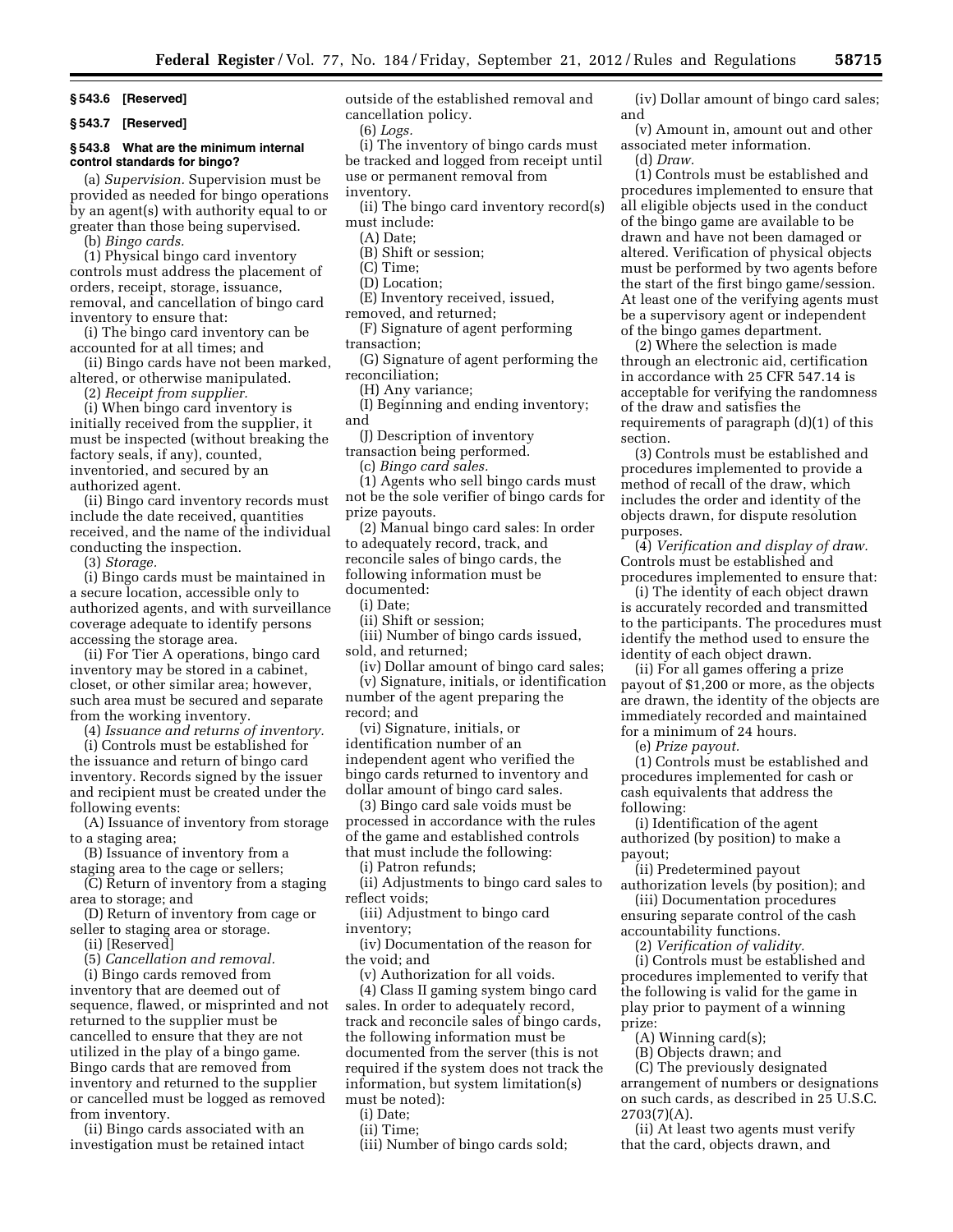previously designated arrangement were valid for the game in play.

(iii) Where an automated verification method is available, verification by such method is acceptable.

(3) *Validation.* 

(i) For manual payouts, at least two agents must determine the validity of the claim prior to the payment of a prize. The system may serve as one of the validators.

(ii) For automated payouts, the system may serve as the sole validator of the claim.

(4) *Verification.* 

(i) For manual payouts, at least two agents must verify that the winning pattern has been achieved on the winning card prior to the payment of a prize. The system may serve as one of the verifiers.

(ii) For automated payouts, the system may serve as the sole verifier that the pattern has been achieved on the winning card.

(5) *Authorization and signatures.* 

(i) At least two agents must authorize, sign, and witness all manual prize payouts above \$1,200, or a lower threshold as authorized by management and approved by the TGRA.

(ii) Manual prize payouts above the following threshold (or a lower threshold, as authorized by management and approved by TGRA) must require one of the two signatures and verifications to be a supervisory or management employee independent of the operation of Class II Gaming System bingo:

(A) \$5,000 for a Tier A facility;

(B) \$10,000 at a Tier B facility;

(C) \$20,000 for a Tier C facility; or (D) \$50,000 for a Tier C facility with over \$100,000,000 in gross gaming revenues.

(iii) The predetermined thresholds, whether set at the MICS level or lower, must be authorized by management, approved by the TGRA, documented, and maintained.

(iv) A Class II gaming system may substitute for one authorization/ signature verifying, validating or authorizing a winning card, but may not substitute for a supervisory or management authorization/signature.

(6) Payout records, including manual payout records, must include the following information:

(i) Date and time;

(ii) Amount of the payout (alpha & numeric for player interface payouts); and

(iii) Bingo card identifier or player interface identifier.

(iv) Manual payout records must also include the following:

(A) Game name or number;

(B) Description of pattern covered, such as cover-all or four corners;

(C) Signature of all, but not less than two, agents involved in the transaction;

(D) For override transactions, verification by a supervisory or management agent independent of the transaction; and

(E) Any other information necessary to substantiate the payout.

(f) *Cash and cash equivalent controls.*  (1) Cash or cash equivalents exchanged between two persons must

be counted independently by at least two agents and reconciled to the recorded amounts at the end of each shift or session. Unexplained variances must be documented and maintained. Unverified transfers of cash or cash equivalents are prohibited.

(2) Procedures must be implemented to control cash or cash equivalents based on the amount of the transaction. These procedures must include documentation by shift, session, or other relevant time period of the following:

(i) Inventory, including any increases or decreases;

(ii) Transfers;

(iii) Exchanges, including acknowledging signatures or initials; and

(iv) Resulting variances. (3) Any change to control of accountability, exchange, or transfer requires that the cash or cash equivalents be counted and recorded independently by at least two agents and reconciled to the recorded amount.

(g) *Technologic aids to the play of bingo.* Controls must be established and procedures implemented to safeguard the integrity of technologic aids to the play of bingo during installations, operations, modifications, removal and retirements. Such procedures must include the following:

(1) *Shipping and receiving.* 

(i) A communication procedure must be established between the supplier, the gaming operation, and the TGRA to properly control the shipping and receiving of all software and hardware components. Such procedures must include:

(A) Notification of pending shipments must be provided to the TGRA by the gaming operation;

(B) Certification in accordance with 25 CFR part 547;

(C) Notification from the supplier to the TGRA, or the gaming operation as approved by the TGRA, of the shipping date and expected date of delivery. The shipping notification must include:

(*1*) Name and address of the supplier;

(*2*) Description of shipment;

(*3*) For player interfaces: a serial number;

(*4*) For software: software version and description of software;

(*5*) Method of shipment; and

(*6*) Expected date of delivery.

(ii) Procedures must be implemented for the exchange of Class II gaming system components for maintenance and replacement.

(iii) Class II gaming system components must be shipped in a secure manner to deter unauthorized access.

(iv) The TGRA, or its designee, must receive all Class II gaming system components and game play software packages, and verify the contents against the shipping notification.

(2) *Access credential control methods.* 

(i) Controls must be established to restrict access to the Class II gaming system components, as set forth in § 543.20, Information and Technology.

(ii) [Reserved]

(3) *Recordkeeping and audit processes.* 

(i) The gaming operation must maintain the following records, as applicable, related to installed game servers and player interfaces:

(A) Date placed into service;

- (B) Date made available for play;
- (C) Supplier;
- (D) Software version;
- (E) Serial number;
- (F) Game title;

(G) Asset and/or location number;

(H) Seal number; and

(I) Initial meter reading.

(ii) Procedures must be implemented for auditing such records in accordance with § 543.23, Audit and Accounting.

(4) *System software signature verification.* 

(i) Procedures must be implemented for system software verifications. These procedures must include comparing signatures generated by the verification programs required by 25 CFR 547.8, to the signatures provided in the independent test laboratory letter for that software version.

(ii) An agent independent of the bingo operation must perform system software signature verification(s) to verify that only approved software is installed.

(iii) Procedures must be implemented for investigating and resolving any software verification variances.

(iv) Internal audits must be conducted as set forth in § 543.23, Audit and Accounting. Such audits must be documented.

(5) *Installation testing.* 

(i) Testing must be completed during the installation process to verify that the player interface has been properly installed. This must include testing of the following, as applicable:

(A) Communication with the Class II gaming system;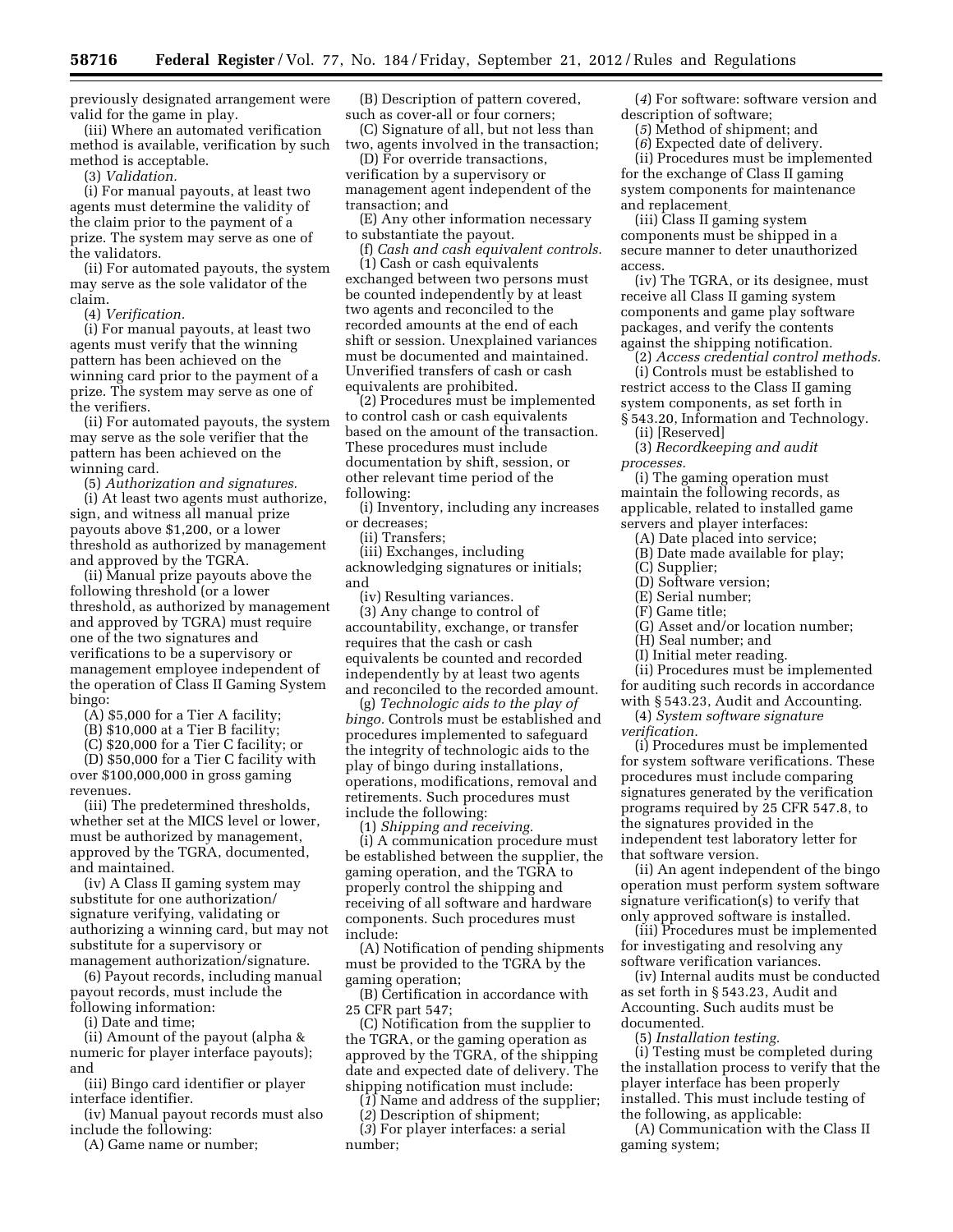(B) Communication with the accounting system;

(C) Communication with the player tracking system;

(D) Currency and vouchers to bill acceptor;

(E) Voucher printing;

(F) Meter incrementation;

(G) Pay table, for verification;

(H) Player interface denomination, for verification;

(I) All buttons, to ensure that all are operational and programmed appropriately;

(J) System components, to ensure that they are safely installed at location; and

(K) Locks, to ensure that they are secure and functioning.

(ii) [Reserved]

(6) *Display of rules and necessary disclaimers.* The TGRA or the operation must verify that all game rules and disclaimers are displayed at all times or made readily available to the player upon request, as required by 25 CFR part 547;

(7) TGRA approval of all technologic aids before they are offered for play.

(8) All Class II gaming equipment must comply with 25 CFR part 547, Minimum Technical Standards for Gaming Equipment Used With the Play of Class II Games; and

(9) Dispute resolution.

(h) *Operations.* 

(1) *Malfunctions.* Procedures must be implemented to investigate, document and resolve malfunctions. Such

procedures must address the following: (i) Determination of the event causing the malfunction;

(ii) Review of relevant records, game recall, reports, logs, surveillance records;

(iii) Repair or replacement of the Class II gaming component;

(iv) Verification of the integrity of the Class II gaming component before restoring it to operation; and

(2) *Removal, retirement and/or destruction.* Procedures must be implemented to retire or remove any or all associated components of a Class II gaming system from operation. Procedures must include the following:

(i) For player interfaces and components that accept cash or cash equivalents:

(A) Coordinate with the drop team to perform a final drop;

(B) Collect final accounting information such as meter readings, drop and payouts;

(C) Remove and/or secure any or all associated equipment such as locks, card reader, or ticket printer from the retired or removed component; and

(D) Document removal, retirement, and/or destruction.

(ii) For removal of software components:

(A) Purge and/or return the software to the license holder; and

(B) Document the removal. (iii) For other related equipment such

as blowers, cards, interface cards: (A) Remove and/or secure equipment;

and

(B) Document the removal or securing of equipment.

(iv) For all components:

(A) Verify that unique identifiers, and descriptions of removed/retired components are recorded as part of the retirement documentation; and

(B) Coordinate with the accounting department to properly retire the component in the system records.

(v) Where the TGRA authorizes destruction of any Class II gaming system components, procedures must be developed to destroy such components. Such procedures must include the following:

(A) Methods of destruction;

(B) Witness or surveillance of destruction;

(C) Documentation of all components destroyed; and

(D) Signatures of agent(s) destroying components attesting to destruction. (i) *Vouchers.* 

(1) Controls must be established and procedures implemented to:

(i) Verify the authenticity of each voucher redeemed.

(ii) If the voucher is valid, verify that the patron is paid the appropriate amount.

(iii) Document the payment of a claim on a voucher that is not physically available or a voucher that cannot be validated such as a mutilated, expired, lost, or stolen voucher.

(iv) Retain payment documentation for reconciliation purposes.

(v) For manual payment of a voucher of \$500 or more, require a supervisory employee to verify the validity of the voucher prior to payment.

(2) Vouchers paid during a period while the voucher system is temporarily out of operation must be marked ''paid'' by the cashier.

(3) Vouchers redeemed while the voucher system was temporarily out of operation must be validated as expeditiously as possible upon restored operation of the voucher system.

(4) Paid vouchers must be maintained in the cashier's accountability for reconciliation purposes.

(5) Unredeemed vouchers can only be voided in the voucher system by supervisory employees. The accounting department will maintain the voided voucher, if available.

(j) All relevant controls from § 543.20, Information and Technology will apply.

(k) Revenue Audit. Standards for revenue audit of bingo are contained in § 543.24, Revenue Audit.

(l) *Variance.* The operation must establish, as approved by the TGRA, the threshold level at which a variance, including deviations from the mathematical expectations required by 25 CFR 547.4, will be reviewed to determine the cause. Any such review must be documented.

#### **§ 543.9 What are the minimum internal control standards for pull tabs?**

(a) *Supervision.* Supervision must be provided as needed for pull tab operations and over pull tab storage areas by an agent(s) with authority equal to or greater than those being supervised.

(b) *Pull tab inventory.* Controls must be established and procedures implemented to ensure that:

(1) Access to pull tabs is restricted to authorized agents;

(2) The pull tab inventory is controlled by agents independent of pull tab sales;

(3) Pull tabs exchanged between agents are secured and independently controlled;

(4) Increases or decreases to pull tab inventory are recorded, tracked, and reconciled; and

(5) Pull tabs are maintained in a secure location, accessible only to authorized agents, and with surveillance coverage adequate to identify persons accessing the area.

(c) *Pull tab sales.* 

(1) Controls must be established and procedures implemented to record, track, and reconcile all pull tab sales and voids.

(2) When pull tab sales are recorded manually, total sales must be verified by an agent independent of the pull tab sales being verified.

(3) No person may have unrestricted access to pull tab sales records.

(d) *Winning pull tabs.* 

(1) Controls must be established and procedures implemented to record, track, and reconcile all redeemed pull tabs and pull tab payouts.

(2) The redeemed pull tabs must be defaced so that they cannot be redeemed for payment again.

(3) Pull tabs that are uniquely identifiable with a machine readable code (including, but not limited to a barcode) may be redeemed, reconciled, and stored by kiosks without the need for defacing, so long as the redeemed pull tabs are secured and destroyed after removal from the kiosk in accordance with the procedures approved by the TGRA.

(4) At least two agents must document and verify all prize payouts above \$600,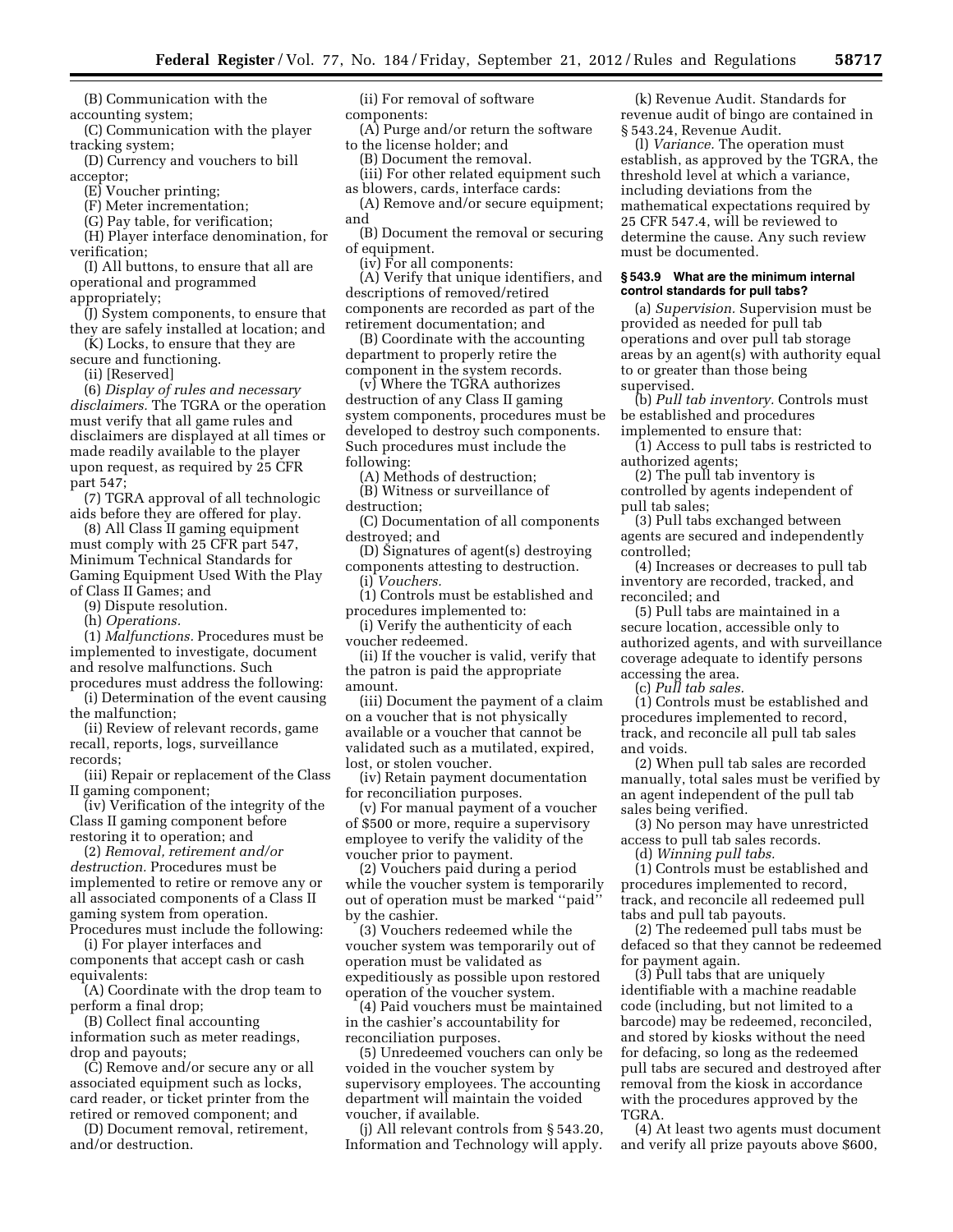or lower threshold as authorized by management and approved by the TGRA.

(i) An automated method may substitute for one verification.

(ii) The predetermined threshold must be authorized by management, approved by the TGRA, documented, and maintained.

(5) Total payout must be calculated and recorded by shift.

(e) *Pull tab operating funds.* 

(1) All funds used to operate the pull tab game must be accounted for and recorded and all transfers of cash and/ or cash equivalents must be verified.

(2) All funds used to operate the pull tab game must be independently counted and verified by at least two agents and reconciled to the recorded amounts at the end of each shift or session.

(f) *Statistical records.* 

(1) Statistical records must be maintained, including (for games sold in their entirety or removed from play) a win-to-write hold percentage as compared to the expected hold percentage derived from the flare.

(2) A manager independent of the pull tab operations must review statistical information when the pull tab deal has ended or has been removed from the floor and must investigate any unusual statistical fluctuations. These investigations must be documented, maintained for inspection, and provided to the TGRA upon request.

(g) *Revenue audit.* Standards for revenue audit of pull tabs are contained in § 543.24, Revenue Audit.

(h) *Variances.* The operation must establish, as approved by the TGRA, the threshold level at which a variance must be reviewed to determine the cause. Any such review must be documented.

#### **§ 543.10 What are the minimum internal control standards for card games?**

(a) *Supervision.* Supervision must be provided as needed during the card room operations by an agent(s) with authority equal to or greater than those being supervised.

(1) A supervisor may function as a dealer without any other supervision if disputes are resolved by supervisory personnel independent of the transaction or independent of the card games department; or

(2) A dealer may function as a supervisor if not dealing the game.

(b) *Exchanges or transfers.* 

(1) Exchanges between table banks and the main card room bank (or cage, if a main card room bank is not used) must be authorized by a supervisor. All exchanges must be evidenced by the use of a lammer unless the exchange of

chips, tokens, and/or cash takes place at the table. If table banks are maintained at an imprest level and runners are used for the exchanges at the table, no supervisory authorization is required.

(2) Exchanges from the main card room bank (or cage, if a main card room bank is not used) to the table banks must be verified by the card room dealer and the runner.

(3) Transfers between the main card room bank and the cage must be properly authorized and documented. Documentation must be retained for at least 24 hours.

(c) *Playing cards.* 

(1) New and used playing cards must be maintained in a secure location, with appropriate surveillance coverage, and accessible only to authorized agents.

(2) Used playing cards that are not to be re-used must be properly cancelled and removed from service to prevent reuse. The removal and cancellation procedure requires TGRA review and approval.

(3) Playing cards associated with an investigation must be retained intact and outside of the established removal and cancellation procedure.

(d) *Shill funds.* 

(1) Issuance of shill funds must be recorded and have the written approval of the supervisor.

(2) Returned shill funds must be recorded and verified by a supervisor.

(3) The replenishment of shill funds must be documented.

(e) *Standards for reconciliation of card room bank.* Two agents—one of whom must be a supervisory agent must independently count the table inventory at the opening and closing of the table and record the following information:

(1) Date;

(2) Shift;

(3) Table number;

(4) Amount by denomination;

(5) Amount in total; and

(6) Signatures of both agents.

(f) *Posted rules.* The rules must be displayed or available for patron review at the gaming operation, including rules governing contests, prize payouts, fees, the rake collected, and the placing of antes.

(g) *Promotional progressive pots and pools.* 

(1) All funds contributed by players into the pools must be returned when won in accordance with posted rules, and no commission or administrative fee may be withheld.

(i) The payout may be in the form of personal property, such as a car.

(ii) A combination of a promotion and progressive pool may be offered.

(2) The conditions for participating in current card game promotional

progressive pots and/or pools must be prominently displayed or available for patron review at the gaming operation.

(3) Individual payouts for card game promotional progressive pots and/or pools that are \$600 or more must be documented at the time of the payout to include the following:

(i) Patron's name;

(ii) Date of payout;

(iii) Dollar amount of payout and/or nature and dollar value of any non-cash payout;

(iv) The signature of the agent completing the transaction attesting to the disbursement of the payout; and

(v) Name of contest/tournament.

(4) If the cash (or cash equivalent) payout for the card game promotional progressive pot and/or pool is less than \$600, documentation must be created to support accountability of the bank from which the payout was made.

(5) Rules governing current promotional pools must be conspicuously posted in the card room and/or available in writing for patron review. The rules must designate:

(i) The amount of funds to be contributed from each pot;

(ii) What type of hand it takes to win the pool;

(iii) How the promotional funds will be paid out;

(iv) How/when the contributed funds are added to the pools; and

(v) Amount/percentage of funds allocated to primary and secondary pools, if applicable.

(6) Promotional pool contributions must not be placed in or near the rake circle, in the drop box, or commingled with gaming revenue from card games or any other gambling game.

(7) The amount of the pools must be conspicuously displayed in the card room.

(8) At least once each day that the game is offered, the posted pool amount must be updated to reflect the current pool amount.

(9) At least once each day that the game is offered, agents independent of the card room must reconcile the increases to the posted pool amount to the cash previously counted or received by the cage.

(10) All decreases to the pool must be properly documented, including a reason for the decrease.

(11) Promotional funds removed from the card game must be placed in a locked container.

(i) Agents authorized to transport the locked container are precluded from having access to the contents keys.

(ii) The contents key must be maintained by a department independent of the card room.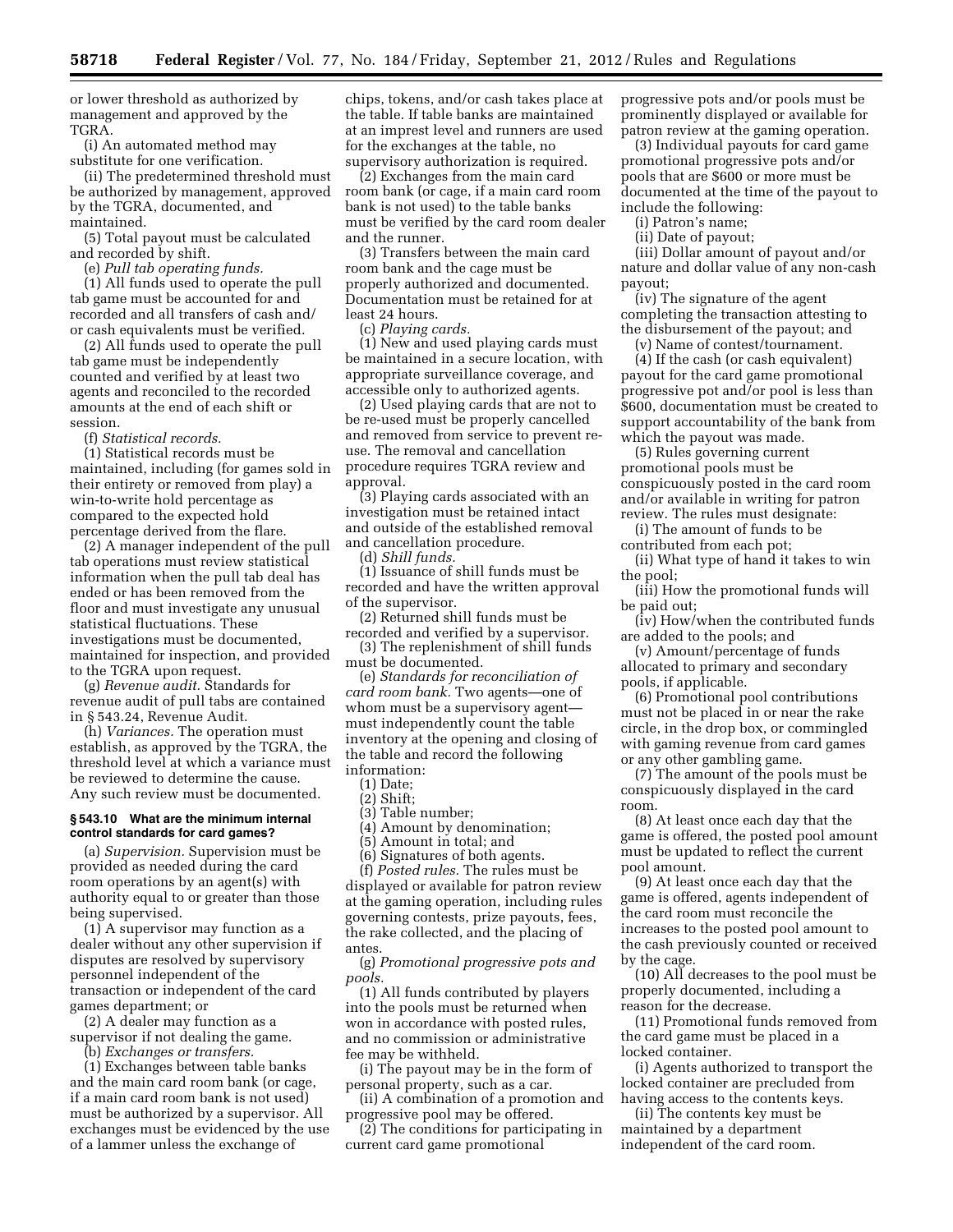(iii) At least once a day, the locked container must be removed by two agents, one of whom is independent of the card games department, and transported directly to the cage or other secure room to be counted, recorded, and verified, prior to accepting the funds into cage accountability.

(h) *Variances.* The operation must establish, as approved by the TGRA, the threshold level at which a variance must be reviewed to determine the cause. Any such review must be documented.

#### **§ 543.11 [Reserved]**

#### **§ 543.12 What are the minimum internal control standards for gaming promotions and player tracking systems?**

(a) *Supervision.* Supervision must be provided as needed for gaming promotions and player tracking by an agent(s) with authority equal to or greater than those being supervised.

(b) *Gaming promotions.* The rules of the gaming promotion must be displayed or made readily available to patron upon request. Gaming promotions rules require TGRA approval and must include the following:

(1) The rules of play;

(2) The nature and value of the

associated prize(s) or cash award(s); (3) Any restrictions or limitations on

participant eligibility; (4) The date(s), time(s), and location(s) for the associated

promotional activity or activities; (5) Any other restrictions or

limitations, including any related to the claim of prizes or cash awards; (6) The announcement date(s),

time(s), and location(s) for the winning entry or entries; and

(7) Rules governing promotions offered across multiple gaming operations, third party sponsored promotions, and joint promotions involving third parties.

(c) *Player tracking systems and gaming promotions.* 

(1) Changes to the player tracking systems, promotion and external bonusing system parameters, which control features such as the awarding of bonuses, the issuance of cashable credits, non-cashable credits, coupons and vouchers, must be performed under the authority of supervisory agents, independent of the department initiating the change. Alternatively, the changes may be performed by supervisory agents of the department initiating the change if sufficient documentation is generated and the propriety of the changes are randomly verified by supervisory agents independent of the department initiating the change on a monthly basis.

(2) All other changes to the player tracking system must be appropriately documented.

(d) *Variances.* The operation must establish, as approved by the TGRA, the threshold level at which a variance must be reviewed to determine the cause. Any such review must be documented.

#### **§ 543.13 What are the minimum internal control standards for complimentary services or items?**

(a) *Supervision.* Supervision must be provided as needed for approval of complimentary services by an agent(s) with authority equal to or greater than those being supervised.

(b) *Complimentary services or items.*  Controls must be established and procedures implemented for complimentary services or items that address the following:

(1) Agents authorized to approve the issuance of complimentary services or items, including levels of authorization;

(2) Limits and conditions on the approval and issuance of complimentary services or items;

(3) Making and documenting changes to conditions or limits on the approval and issuance of complimentary services or items;

(4) Documenting and recording the authorization, issuance, and redemption of complimentary services or items, including cash and non-cash gifts;

(i) Records must include the following for all complimentary items and services equal to or exceeding an amount established by the gaming operation and approved by the TGRA:

(A) Name of patron who received the complimentary service or item;

(B) Name(s) of issuer(s) of the complimentary service or item;

(C) The actual cash value of the complimentary service or item;

(D) The type of complimentary service or item (i.e., food, beverage); and

(E) Date the complimentary service or item was issued.

(ii) [Reserved].

(c) Complimentary services and items records must be summarized and reviewed for proper authorization and compliance with established authorization thresholds.

(1) A detailed reporting of complimentary services or items transactions that meet an established threshold approved by the TGRA must be prepared at least monthly.

(2) The detailed report must be forwarded to management for review.

(d) *Variances.* The operation must establish, as approved by the TGRA, the threshold level at which a variance must be reviewed to determine the cause. Any such review must be documented.

#### **§ 543.14 What are the minimum internal control standards for patron deposit accounts and cashless systems?**

(a) *Supervision.* Supervision must be provided as needed for patron deposit accounts and cashless systems by an agent(s) with authority equal to or greater than those being supervised.

(b) *Patron deposit accounts and cashless systems.* 

(1) Smart cards cannot maintain the only source of account data.

(2) *Establishment of patron deposit accounts.* The following standards apply when a patron establishes an account.

(i) The patron must appear at the gaming operation in person, at a designated area of accountability, and present valid government issued picture identification; and

(ii) An agent must examine the patron's identification and record the following information:

(A) Type, number, and expiration date of the identification;

(B) Patron's name;

(C) A unique account identifier;

(D) Date the account was opened; and

(E) The agent's name.

(3) The patron must sign the account documentation before the agent may activate the account.

(4) The agent or cashless system must provide the patron deposit account holder with a secure method of access.

(c) *Patron deposits, withdrawals and adjustments.* 

(1) Prior to the patron making a deposit or withdrawal from a patron deposit account, the agent or cashless system must verify the patron deposit account, the patron identity, and availability of funds. A personal identification number (PIN) is an acceptable form of verifying identification.

(2) Adjustments made to the patron deposit accounts must be performed by an agent.

(3) When a deposit, withdrawal, or adjustment is processed by an agent, a transaction record must be created containing the following information:

(i) Same document number on all copies;

(ii) Type of transaction, (deposit, withdrawal, or adjustment);

(iii) Name or other identifier of the patron;

(iv) The unique account identifier; (v) Patron signature for withdrawals, unless a secured method of access is utilized;

(vi) For adjustments to the account, the reason for the adjustment;

(vii) Date and time of transaction;

(viii) Amount of transaction;

(ix) Nature of deposit, withdrawal, or adjustment (cash, check, chips); and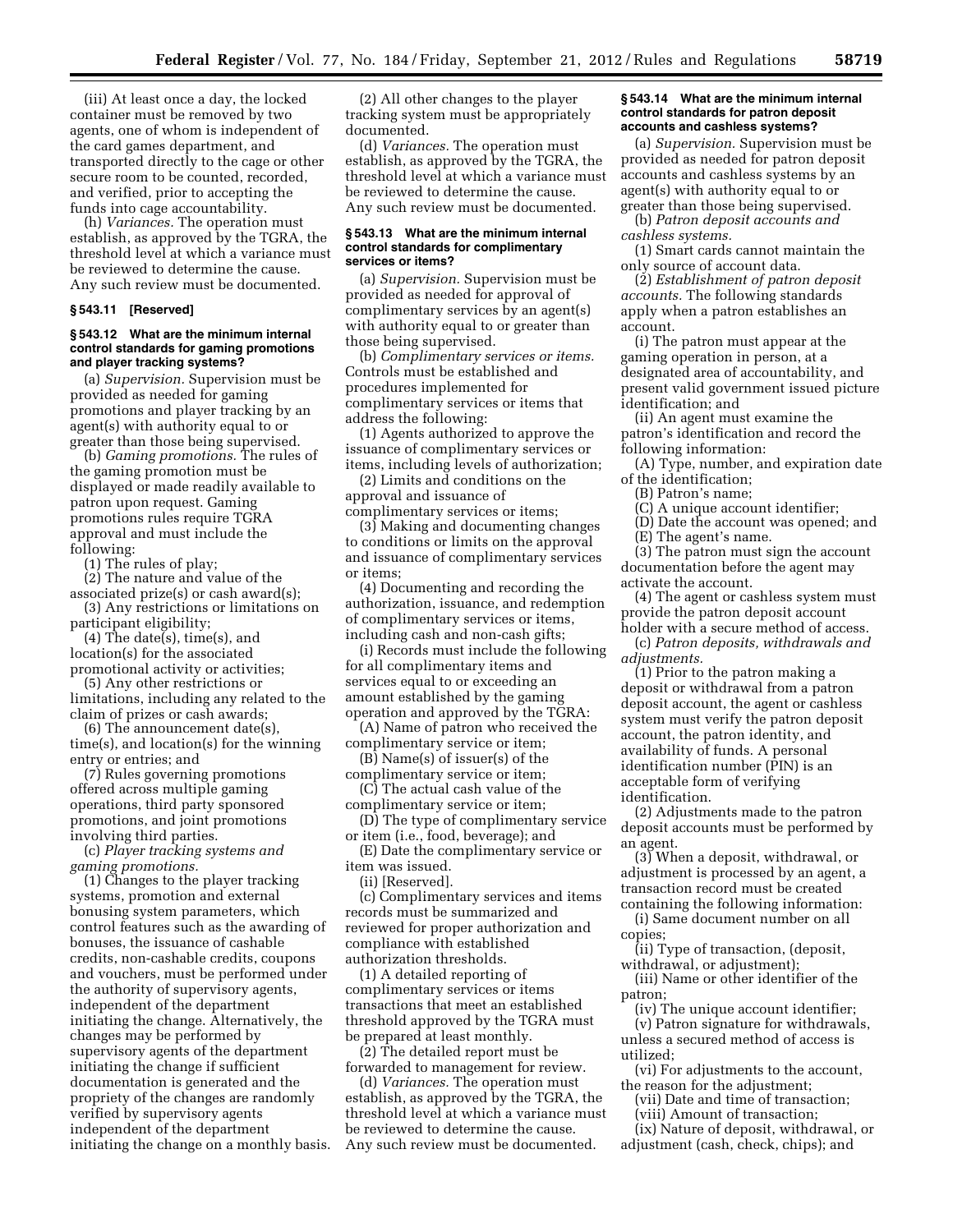(x) Signature of the agent processing the transaction.

(4) When a patron deposits or withdraws funds from a patron deposit account electronically, the following must be recorded:

(i) Date and time of transaction;

(ii) Location (player interface, kiosk); (iii) Type of transaction (deposit,

withdrawal);

(iv) Amount of transaction; and (v) The unique account identifier.

(5) Patron deposit account transaction records must be available to the patron upon reasonable request.

(6) If electronic funds transfers are made to or from a gaming operation bank account for patron deposit account funds, the bank account must be dedicated and may not be used for any other types of transactions.

(d) *Variances.* The operation must establish, as approved by the TGRA, the threshold level at which a variance must be reviewed to determine the cause. Any such review must be documented.

#### **§ 543.15 What are the minimum internal control standards for lines of credit?**

(a) *Supervision.* Supervision must be provided as needed for lines of credit by an agent(s) with authority equal to or greater than those being supervised.

(b) *Establishment of lines of credit policy.* 

(1) If a gaming operation extends lines of credit, controls must be established and procedures implemented to safeguard the assets of the gaming operation. Such controls must include a lines of credit policy including the following:

(i) A process for the patron to apply for, modify, and/or re-establish lines of credit, to include required

documentation and credit line limit; (ii) Authorization levels of credit issuer(s);

(iii) Identification of agents

authorized to issue lines of credit; (iv) A process for verifying an

applicant's credit worthiness; (v) A system for recording patron

information, to include: (A) Name, current address, and signature;

(B) Identification credential;

(C) Authorized credit line limit;

(D) Documented approval by an agent authorized to approve credit line limits;

(E) Date, time and amount of credit

issuances and payments; and (F) Amount of available credit.

(vi) A process for issuing lines of credit to:

(A) Verify the patron's identity;

(B) Notify the patron of the lines of credit terms, including obtaining patron's written acknowledgment of the terms by signature;

(C) Complete a uniquely identified, multi-part, lines of credit issuance form, such as a marker or counter check, which includes the terms of the lines of credit transaction;

(D) Obtain required signatures;

(E) Determine the amount of the patron's available lines of credit;

(F) Update the credit balance record at the time of each transaction to ensure that lines of credit issued are within the established limit and balance for that patron; and

(G) Require the agent issuing the lines of credit to be independent of the agent who authorized the lines of credit.

(vii) A policy establishing credit line limit exceptions to include the following:

(A) Identification of the agent(s) authorized to permit a credit line limit to be exceeded;

(B) Authorization thresholds; and

(C) Required documentation.

(viii) A policy governing increases and decreases to a patron's lines of credit account balances to include the following:

(A) Documentation and record keeping requirements;

(B) Independence between the department that receives the payment and the department that maintains custody of the credit balance for payments made by mail;

(C) Collections;

(D) Periodic audits and confirmation of balances; and

(E) If a collection agency is used, a process to ensure documentation of increases and decreases to the lines of credit account balances.

(ix) A policy governing write-offs and settlements to include:

(A) Identification of agent(s) authorized to approve write-offs and settlements;

(B) Authorization levels for write-offs and settlements of lines of credit instruments;

(C) Required documentation for writeoffs and settlements;

(D) Independence between the agent who established the lines of credit and the agent writing off or settling the lines of credit instrument; and

(E) Necessary documentation for the approval of write-offs and settlements and transmittal to the appropriate department for recording and deductibility.

(c) *Variances.* The operation must establish, as approved by the TGRA, the threshold level at which a variance must be reviewed to determine the cause. Any such review must be documented.

#### **§ 543.16 [Reserved]**

#### **§ 543.17 What are the minimum internal control standards for drop and count?**

(a) *Supervision.* Supervision must be provided for drop and count as needed by an agent(s) with authority equal to or greater than those being supervised.

(b) *Count room access.* Controls must be established and procedures implemented to limit physical access to the count room to count team agents, designated staff, and other authorized persons. Such controls must include the following:

(1) Count team agents may not exit or enter the count room during the count except for emergencies or scheduled breaks.

(2) Surveillance must be notified whenever count room agents exit or enter the count room during the count.

(3) The count team policy, at a minimum, must address the transportation of extraneous items such as personal belongings, tool boxes, beverage containers, etc., into or out of the count room.

(c) *Count team.* Controls must be established and procedures implemented to ensure security of the count and the count room to prevent unauthorized access, misappropriation of funds, forgery, theft, or fraud. Such controls must include the following:

(1) For Tier A and B operations, all counts must be performed by at least two agents. For Tier C operations, all counts must be performed by at least three agents.

(2) For Tier A and B operations, at no time during the count can there be fewer than two count team agents in the count room until the drop proceeds have been accepted into cage/vault accountability. For Tier C operations, at no time during the count can there be fewer than three count team agents in the count room until the drop proceeds have been accepted into cage/vault accountability.

(3) For Tier A and B operations, count team agents must be rotated on a routine basis such that the count team is not consistently the same two agents more than four days per week. This standard does not apply to gaming operations that utilize a count team of more than two agents. For Tier C operations, count team agents must be rotated on a routine basis such that the count team is not consistently the same three agents more than four days per week. This standard does not apply to gaming operations that utilize a count team of more than three agents.

(4) Functions performed by count team agents must be rotated on a routine basis.

(5) Count team agents must be independent of the department being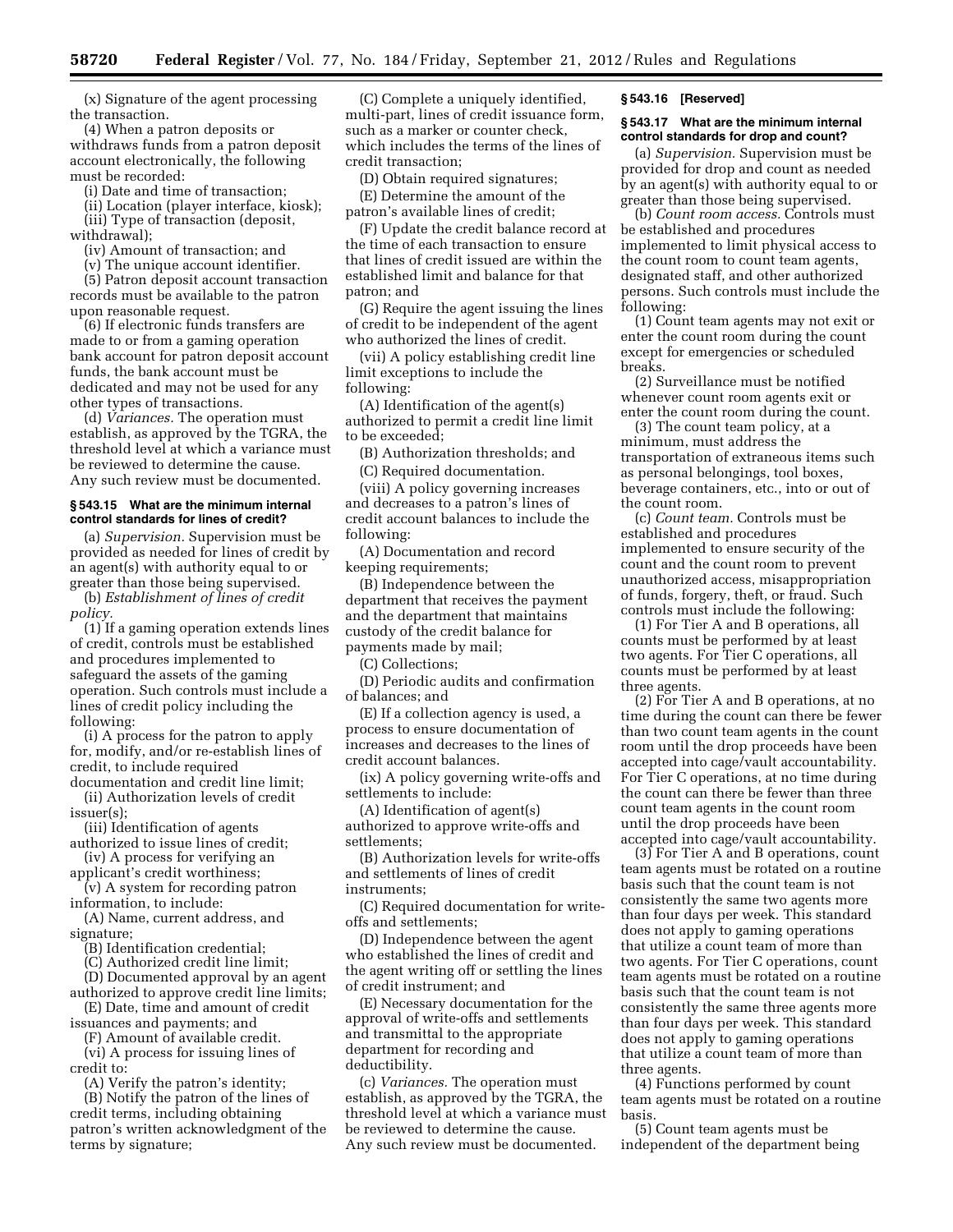counted. A cage/vault agent may be used if they are not the sole recorder of the count and do not participate in the transfer of drop proceeds to the cage/ vault. An accounting agent may be used if there is an independent audit of all count documentation.

(d) *Card game drop standards.*  Controls must be established and procedures implemented to ensure security of the drop process. Such controls must include the following:

(1) Surveillance must be notified when the drop is to begin so that surveillance may monitor the activities.

(2) At least two agents must be involved in the removal of the drop box, at least one of whom is independent of the card games department.

(4) Once the drop is started, it must continue until finished.

(5) All drop boxes may be removed only at the time previously designated by the gaming operation and reported to the TGRA. If an emergency drop is required, surveillance must be notified before the drop is conducted and the TGRA must be informed within a timeframe approved by the TGRA.

(6) At the end of each shift:

(i) All locked card game drop boxes must be removed from the tables by an agent independent of the card game shift being dropped;

(ii) For any tables opened during the shift, a separate drop box must be placed on each table, or a gaming operation may utilize a single drop box with separate openings and compartments for each shift; and

(iii) Card game drop boxes must be transported directly to the count room or other equivalently secure area by a minimum of two agents, at least one of whom is independent of the card game shift being dropped, until the count takes place.

(7) All tables that were not open during a shift and therefore not part of the drop must be documented.

(8) All card game drop boxes must be posted with a number corresponding to a permanent number on the gaming table and marked to indicate game, table number, and shift, if applicable.

(e) *Player interface and financial instrument storage component drop standards.* 

(1) Surveillance must be notified when the drop is to begin so that surveillance may monitor the activities.

(2) At least two agents must be involved in the removal of the player interface storage component drop, at least one of whom is independent of the player interface department.

(3) All financial instrument storage components may be removed only at the time previously designated by the

gaming operation and reported to the TGRA. If an emergency drop is required, surveillance must be notified before the drop is conducted and the TGRA must be informed within a timeframe approved by the TGRA.

(4) The financial instrument storage components must be removed by an agent independent of the player interface department, then transported directly to the count room or other equivalently secure area with comparable controls and locked in a secure manner until the count takes place.

(i) Security must be provided for the financial instrument storage components removed from player interfaces and awaiting transport to the count room.

(ii) Transportation of financial instrument storage components must be performed by a minimum of two agents, at least one of whom is independent of the player interface department.

(5) All financial instrument storage components must be posted with a number corresponding to a permanent number on the player interface.

(f) *Card game count standards.* 

(1) Access to stored, full card game drop boxes must be restricted to:

(i) Authorized members of the drop and count teams; and

(ii) In an emergency, authorized persons for the resolution of a problem.

(2) The card game count must be performed in a count room or other equivalently secure area with comparable controls.

(3) Access to the count room during the count must be restricted to members of the drop and count teams, with the exception of authorized observers, supervisors for resolution of problems, and authorized maintenance personnel.

(4) If counts from various revenue centers occur simultaneously in the count room, procedures must be in effect to prevent the commingling of funds from different revenue centers.

(5) Count equipment and systems must be tested, with the results documented, at minimum before the first count begins to ensure the accuracy of the equipment.

(6) The card game drop boxes must be individually emptied and counted so as to prevent the commingling of funds between boxes until the count of the box has been recorded.

(i) The count of each box must be recorded in ink or other permanent form of recordation.

(ii) For counts that do not utilize a currency counter, a second count must be performed by a member of the count team who did not perform the initial count. Separate counts of chips and

tokens must always be performed by members of the count team.

(iii) Coupons or other promotional items not included in gross revenue must be recorded on a supplemental document by either the count team members or accounting personnel. All single-use coupons must be cancelled daily by an authorized agent to prevent improper recirculation.

(iv) If a currency counter interface is used:

(A) It must be restricted to prevent unauthorized access; and

(B) The currency drop figures must be transferred via direct communications line or computer storage media to the accounting department.

(7) If currency counters are utilized, a count team member must observe the loading and unloading of all currency at the currency counter, including rejected currency.

(8) Two counts of the currency rejected by the currency counter must be recorded per table, as well as in total. Posting rejected currency to a nonexistent table is prohibited.

(9) Card game drop boxes, when empty, must be shown to another member of the count team, to another agent observing the count, or to surveillance, provided that the count is monitored in its entirety by an agent independent of the count.

(10) Procedures must be implemented to ensure that any corrections to the count documentation are permanent and identifiable, and that the original, corrected information remains legible. Corrections must be verified by two count team agents.

(11) The count sheet must be reconciled to the total drop by a count team member who may not function as the sole recorder, and variances must be reconciled and documented.

(12) All count team agents must sign the count sheet attesting to their participation in the count.

(13) A final verification of the total drop proceeds, before transfer to cage/ vault, must be performed by at least two agents, one of whom is a supervisory count team member, and one a count team agent.

(i) Final verification must include a comparison of currency counted totals against the currency counter/system report, if any counter/system is used.

(ii) Any unresolved variances must be documented, and the documentation must remain part of the final count record forwarded to accounting.

(iii) This verification does not require a complete recount of the drop proceeds, but does require a review sufficient to verify the total drop proceeds being transferred.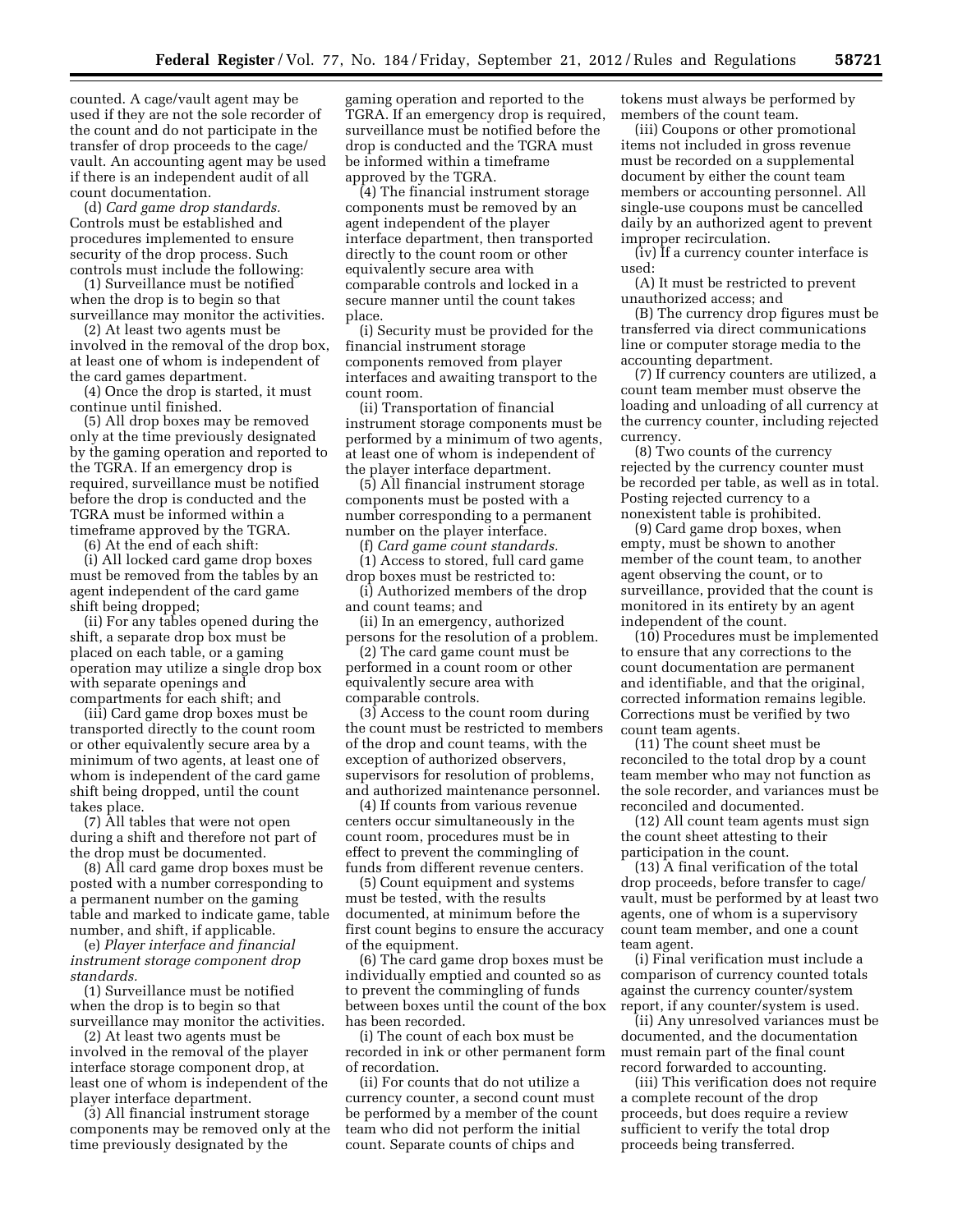(iv) The two agents must sign the report attesting to the accuracy of the total drop proceeds verified.

(v) All drop proceeds and cash equivalents that were counted must be submitted to the cage or vault agent (who must be independent of the count team), or to an agent independent of the revenue generation source and the count process, for verification. The agent must certify, by signature, the amount of the drop proceeds delivered and received. Any unresolved variances must be reconciled, documented, and/or investigated by accounting/revenue audit.

(14) After verification by the agent receiving the funds, the drop proceeds must be transferred to the cage/vault.

(i) The count documentation and records must not be transferred to the cage/vault with the drop proceeds.

(ii) The cage/vault agent must have no knowledge or record of the drop proceeds total before it is verified.

(iii) All count records must be forwarded to accounting or secured and accessible only by accounting agents.

(iv) The cage/vault agent receiving the transferred drop proceeds must sign the count sheet attesting to the verification of the total received, and thereby assume accountability of the drop proceeds, ending the count.

(v) Any unresolved variances between total drop proceeds recorded on the count sheet and the cage/vault final verification during transfer must be documented and investigated.

(15) The count sheet, with all supporting documents, must be delivered to the accounting department by a count team member or an agent independent of the cage/vault. Alternatively, it may be secured so that it is only accessible to accounting agents.

(g) *Player interface financial instrument count standards.* 

(1) Access to stored full financial instrument storage components must be restricted to:

(i) Authorized members of the drop and count teams; and

(ii) In an emergency, authorized persons for the resolution of a problem.

(2) The player interface financial instrument count must be performed in a count room or other equivalently secure area with comparable controls.

(3) Access to the count room during the count must be restricted to members of the drop and count teams, with the exception of authorized observers, supervisors for resolution of problems, and authorized maintenance personnel.

(4) If counts from various revenue centers occur simultaneously in the count room, procedures must be in

effect that prevent the commingling of funds from different revenue centers.

(5) The count team must not have access to amount-in or bill-in meter amounts until after the count is completed and the drop proceeds are accepted into the cage/vault accountability.

(6) Count equipment and systems must be tested, and the results documented, before the first count begins, to ensure the accuracy of the equipment.

(7) If a currency counter interface is used:

(i) It must be adequately restricted to prevent unauthorized access; and

(ii) The currency drop figures must be transferred via direct communications line or computer storage media to the accounting department.

(8) The financial instrument storage components must be individually emptied and counted so as to prevent the commingling of funds between storage components until the count of the storage component has been recorded.

(i) The count of each storage component must be recorded in ink or other permanent form of recordation.

(ii) Coupons or other promotional items not included in gross revenue may be recorded on a supplemental document by the count team members or accounting personnel. All single-use coupons must be cancelled daily by an authorized agent to prevent improper recirculation.

(9) If currency counters are utilized, a count team member must observe the loading and unloading of all currency at the currency counter, including rejected currency.

(10) Two counts of the currency rejected by the currency counter must be recorded per interface terminal as well as in total. Rejected currency must be posted to the player interface from which it was collected.

(11) Storage components, when empty, must be shown to another member of the count team, to another agent who is observing the count, or to surveillance, provided that the count is monitored in its entirety by an agent independent of the count.

(12) Procedures must be implemented to ensure that any corrections to the count documentation are permanent, identifiable and the original, corrected information remains legible. Corrections must be verified by two count team agents.

(13) The count sheet must be reconciled to the total drop by a count team member who may not function as the sole recorder, and variances must be reconciled and documented. This

standard does not apply to vouchers removed from the financial instrument storage components.

(14) All count team agents must sign the report attesting to their participation in the count.

(15) A final verification of the total drop proceeds, before transfer to cage/ vault, must be performed by the at least two agents, one of whom is a supervisory count team member and the other a count team agent.

(i) Final verification must include a comparison of currency counted totals against the currency counter/system report, if a counter/system is used.

(ii) Any unresolved variances must be documented and the documentation must remain a part of the final count record forwarded to accounting.

(iii) This verification does not require a complete recount of the drop proceeds but does require a review sufficient to verify the total drop proceeds being transferred.

(iv) The two agents must sign the report attesting to the accuracy of the total drop proceeds verified.

(v) All drop proceeds and cash equivalents that were counted must be turned over to the cage or vault cashier (who must be independent of the count team) or to an agent independent of the revenue generation and the count process for verification. Such cashier or agent must certify, by signature, the amount of the drop proceeds delivered and received. Any unresolved variances must be reconciled, documented, and/or investigated by accounting/revenue audit.

(16) After certification by the agent receiving the funds, the drop proceeds must be transferred to the cage/vault.

(i) The count documentation and records must not be transferred to the cage/vault with the drop proceeds.

(ii) The cage/vault agent must not have knowledge or record of the drop proceeds total before it is verified.

(iii) All count records must be forwarded to accounting secured and accessible only by accounting agents.

(iv) The cage/vault agent receiving the transferred drop proceeds must sign the count sheet attesting to the verification of the total received, and thereby assuming accountability of the drop proceeds, and ending the count.

(v) Any unresolved variances between total drop proceeds recorded on the count room report and the cage/vault final verification during transfer must be documented and investigated.

(17) The count sheet, with all supporting documents, must be delivered to the accounting department by a count team member or agent independent of the cashiers department.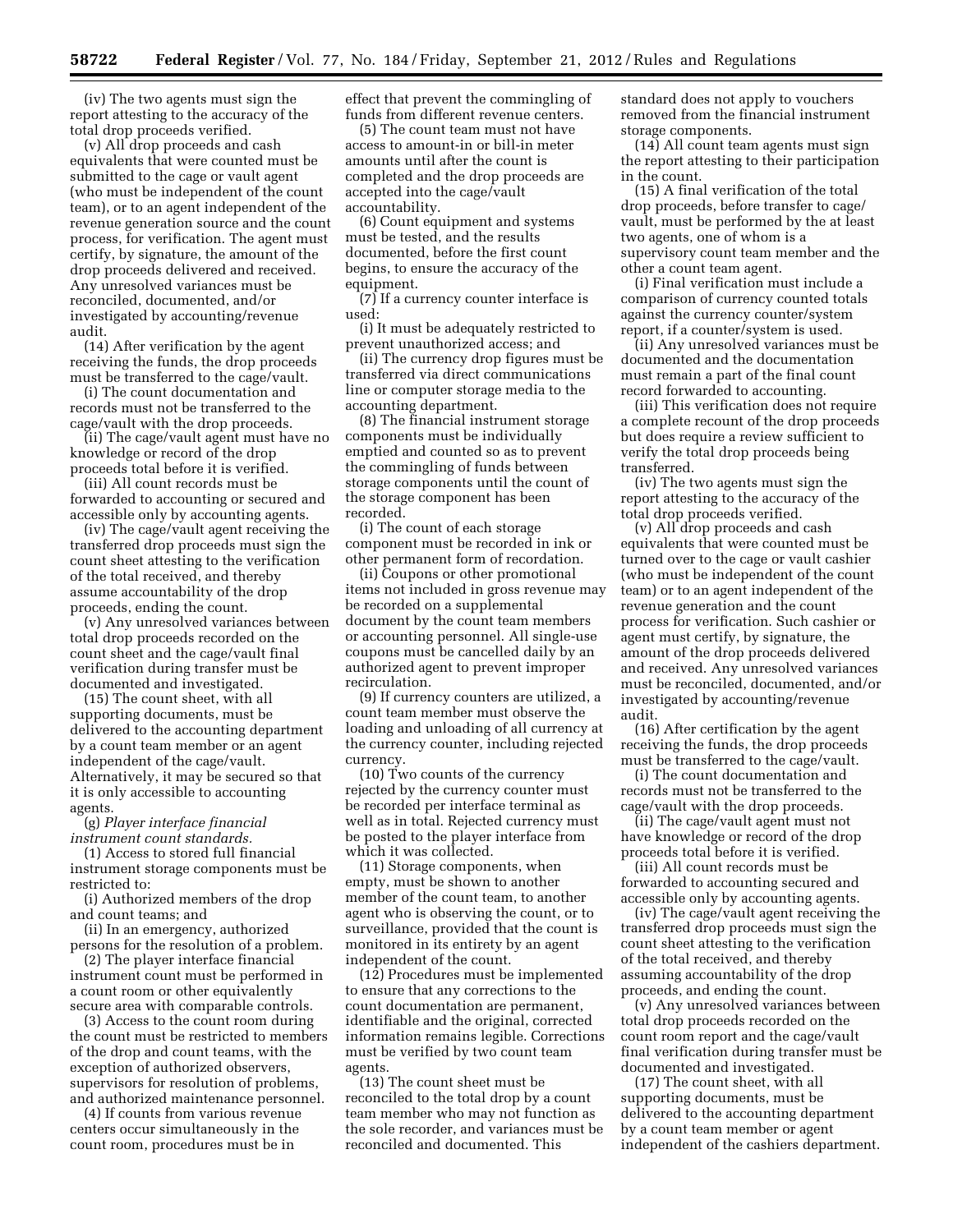Alternatively, it may be adequately secured and accessible only by accounting department.

(h) *Controlled keys.* Controls must be established and procedures implemented to safeguard the use, access, and security of keys in accordance with the following:

(1) Each of the following requires a separate and unique key lock or alternative secure access method:

(i) Drop cabinet;

(ii) Drop box release;

(iii) Drop box content; and

(iv) Storage racks and carts.

(2) Access to and return of keys or equivalents must be documented with the date, time, and signature or other unique identifier of the agent accessing or returning the key(s).

(i) For Tier A and B operations, at least two (2) drop team agents are required to be present to access and return keys. For Tier C operations, at least three (3) drop team agents are required to be present to access and return keys.

(ii) For Tier A and B operations, at least two (2) count team agents are required to be present at the time count room and other count keys are issued for the count. For Tier C operations, at least three (two for card game drop box keys in operations with three tables or fewer) count team agents are required to be present at the time count room and other count keys are issued for the count.

(3) Documentation of all keys, including duplicates, must be maintained, including:

(i) Unique identifier for each individual key;

- (ii) Key storage location;
- (iii) Number of keys made,

duplicated, and destroyed; and

(iv) Authorization and access.

(4) Custody of all keys involved in the drop and count must be maintained by a department independent of the count and the drop agents as well as those departments being dropped and counted.

(5) Other than the count team, no agent may have access to the drop box content keys while in possession of storage rack keys and/or release keys.

(6) Other than the count team, only agents authorized to remove drop boxes are allowed access to drop box release keys.

(7) Any use of keys at times other than the scheduled drop and count must be properly authorized and documented.

(8) Emergency manual keys, such as an override key, for computerized, electronic, and alternative key systems must be maintained in accordance with the following:

(i) Access to the emergency manual key(s) used to access the box containing the player interface drop and count keys requires the physical involvement of at least three agents from separate departments, including management. The date, time, and reason for access, must be documented with the signatures of all participating persons signing out/ in the emergency manual key(s);

(ii) The custody of the emergency manual keys requires the presence of two agents from separate departments from the time of their issuance until the time of their return; and

(iii) Routine physical maintenance that requires access to the emergency manual key(s), and does not involve accessing the player interface drop and count keys, only requires the presence of two agents from separate departments. The date, time, and reason for access must be documented with the signatures of all participating agents signing out/in the emergency manual key(s).

(i) *Variances.* The operation must establish, as approved by the TGRA, the threshold level at which a variance must be reviewed to determine the cause. Any such review must be documented.

#### **§ 543.18 What are the minimum internal control standards for the cage, vault, kiosk, cash and cash equivalents?**

(a) *Supervision.* Supervision must be provided as needed for cage, vault, kiosk, and other operations using cash or cash equivalents by an agent(s) with authority equal to or greater than those being supervised.

(b) *Check cashing.* 

(1) If checks are cashed at the cage, the controls must provide for security and integrity. For each check cashing transaction, the agent(s) conducting the transaction must:

(i) Verify the patron's identity;

(ii) Examine the check to ensure it includes the patron's name, current address, and signature;

(iii) For personal checks, verify the patron's check cashing authority and record the source and results in accordance with management policy; however

(iv) If a check guarantee service is used to guarantee the transaction and the procedures required by the check guarantee service are followed, then the above requirements do not apply.

(2) When counter checks are issued, the following must be included on the check:

(i) The patron's name and signature; (ii) The dollar amount of the counter check;

(iii) Patron's bank name, bank routing, and account numbers;

(iv) Date of issuance; and

(v) Signature of the agent approving the counter check transaction.

(3) Checks that are not deposited in the normal course of business, as established by management, (held checks) are subject to § 543.15 lines of credit standards.

(4) When traveler's checks or other guaranteed drafts, such as cashier's checks, are presented, the cashier must comply with the examination and documentation procedures as required by the issuer.

(5) If a third party check cashing or guarantee service is used, the examination and documentation procedures required by the service provider apply, unless otherwise provided by tribal law or regulation.

(c) *Cage and vault accountability.*  (1) All transactions that flow through the cage must be summarized for each work shift of the cage and must be supported by documentation.

(2) Increases and decreases to the total cage inventory must be verified, supported by documentation, and recorded. Documentation must include the date and shift, the purpose of the increase/decrease, the agent(s) completing the transaction, and the person or department receiving the cage funds (for decreases only).

(3) The cage and vault inventories (including coin rooms) must be counted independently by at least two agents, attested to by signature, and recorded in ink or other permanent form at the end of each shift during which the activity took place. These agents must make individual counts to compare for accuracy and maintain individual accountability. All variances must be documented and investigated.

(4) The gaming operation must establish and comply with a minimum bankroll formula to ensure the gaming operation maintains cash or cash equivalents (on hand and in the bank, if readily accessible) in an amount sufficient to satisfy obligations to the gaming operation's patrons as they are incurred.

(d) *Kiosks.* 

(1) Kiosks must be maintained on the cage accountability and must be counted independently by at least two agents, documented, and reconciled for each increase or decrease to the kiosk inventory.

(2) Currency cassettes must be counted and filled by an agent and verified independently by at least one agent, all of whom must sign each cassette.

(3) Currency cassettes must be secured with a lock or tamper resistant seal and, if not placed inside a kiosk,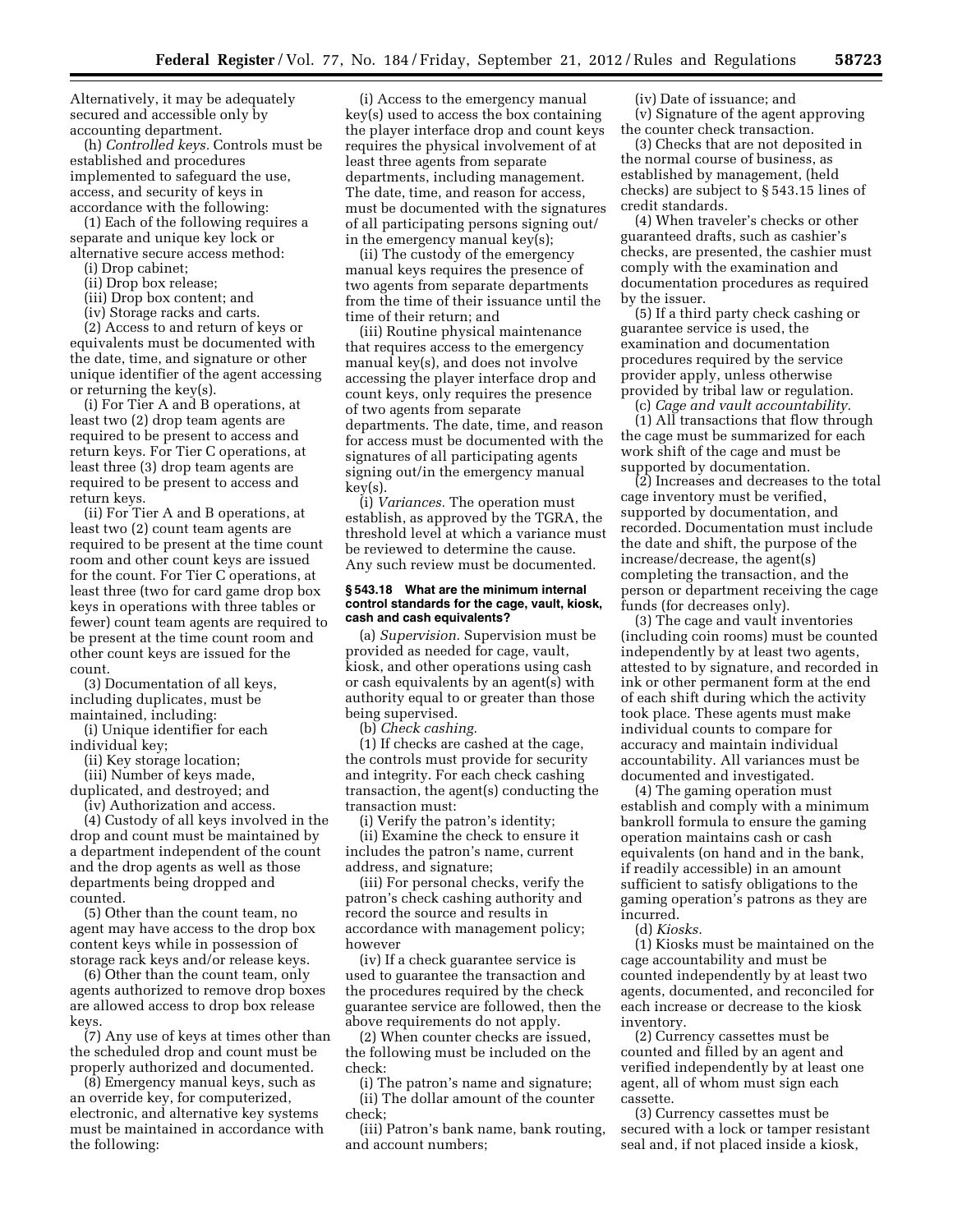must be stored in a secured area of the cage/vault.

(4) The TGRA or the gaming operation, subject to the approval of the TGRA, must develop and implement physical security controls over the kiosks. Controls should address the following: forced entry, evidence of any entry, and protection of circuit boards containing programs.

(5) With regard to cashless systems, the TGRA or the gaming operation, subject to the approval of the TGRA, must develop and implement procedures to ensure that communications between the kiosk and system are secure and functioning.

(6) The following reconciliation reports must be available upon demand for each day, shift, and drop cycle (this is not required if the system does not track the information, but system limitation(s) must be noted):

(i) Starting balance dollar amount per financial instrument;

(ii) Starting balance number of items per financial instrument;

(iii) Dollar amount per financial instrument issued;

(iv) Number of items per financial instrument issued;

(v) Dollar amount per financial instrument issued;

(vi) Number of items per financial instrument redeemed;

(vii) Dollar amount per financial instrument increases;

(viii) Number of items per financial instrument increases;

(ix) Dollar amount per financial instrument decreases;

(x) Number of items per financial instrument decreases;

(xi) Ending balance dollar amount per financial instrument; and

(xii) Ending balance number of items per financial instrument.

(e) *Patron deposited funds.* If a gaming operation permits a patron to deposit funds with the gaming operation at the cage, and when transfers of patron deposited funds are transferred to a gaming area for wagering purposes, the following standards apply:

(1) The receipt or withdrawal of a patron deposit must be documented, with a copy given to the patron and a copy remaining in the cage.

(2) Both copies of the document of receipt or withdrawal must contain the following information:

(i) Same receipt number on each copy;

(ii) Patron's name and signature;

(iii) Date of receipt and withdrawal;

(iv) Dollar amount of deposit/ withdrawal (for foreign currency transactions include the US dollar equivalent, the name of the foreign country, and the amount of the foreign currency by denomination);

(v) Nature of deposit/withdrawal; and (vi) Name and signature of the agent who conducted the transaction.

(3) Procedures must be established and complied with for front money deposits to:

(i) Maintain a detailed record by patron name and date of all funds on deposit;

(ii) Maintain a current balance of all patron deposits that are in the cage/ vault inventory or accountability; and

(iii) Reconcile the current balance with the deposits and withdrawals at least daily.

(f) *Promotional payments, drawings, and giveaway programs.* The following procedures must apply to any payment resulting from a promotional payment, drawing, or giveaway program disbursed by the cage department or any other department. This section does not apply to payouts for card game promotional pots and/or pools.

(1) All payments must be documented to support the cage accountability.

(2) Payments above \$600 (or lesser amount as approved by TGRA) must be documented at the time of the payment, and documentation must include the following:

(i) Date and time;

(ii) Dollar amount of payment or description of personal property;

(iii) Reason for payment; and

(iv) Patron's name and confirmation that identity was verified (drawings only).

(v) Signature(s) of at least two agents verifying, authorizing, and completing the promotional payment with the patron. For computerized systems that validate and print the dollar amount of the payment on a computer generated form, only one signature is required.

(g) *Chip(s) and token(s).* Controls must be established and procedures implemented to ensure accountability of chip and token inventory. Such controls must include, but are not limited to, the following:

(1) Purchase;

(2) Receipt;

(3) Inventory;

(4) Storage; and (5) Destruction.

(h) *Vouchers.* 

(1) Controls must be established and procedures implemented to:

(i) Verify the authenticity of each

voucher redeemed. (ii) If the voucher is valid, verify that the patron is paid the appropriate amount.

(iii) Document the payment of a claim on a voucher that is not physically available or a voucher that cannot be validated such as a mutilated, expired, lost, or stolen voucher.

(iv) Retain payment documentation for reconciliation purposes.

(v) For manual payment of a voucher of \$500 or more, require a supervisory employee to verify the validity of the voucher prior to payment.

(2) Vouchers paid during a period while the voucher system is temporarily out of operation must be marked ''paid'' by the cashier.

(3) Vouchers redeemed while the voucher system was temporarily out of operation must be validated as expeditiously as possible upon restored operation of the voucher system.

(4) Paid vouchers must be maintained in the cashier's accountability for reconciliation purposes.

(5) Unredeemed vouchers can only be voided in the voucher system by supervisory employees. The accounting department will maintain the voided voucher, if available.

(i) *Cage and vault access.* Controls must be established and procedures implemented to:

(1) Restrict physical access to the cage to cage agents, designated staff, and other authorized persons; and

(2) Limit transportation of extraneous items such as personal belongings, tool boxes, beverage containers, etc., into and out of the cage.

(j) *Variances.* The operation must establish, as approved by the TGRA, the threshold level at which a variance must be reviewed to determine the cause. Any such review must be documented.

#### **§ 543.19 [Reserved]**

#### **§ 543.20 What are the minimum internal control standards for information technology and information technology data?**

(a) *Supervision.* 

(1) Controls must identify the supervisory agent in the department or area responsible for ensuring that the department or area is operating in accordance with established policies and procedures.

(2) The supervisory agent must be independent of the operation of Class II games.

(3) Controls must ensure that duties are adequately segregated and monitored to detect procedural errors and to prevent the concealment of fraud.

(4) Information technology agents having access to Class II gaming systems may not have signatory authority over financial instruments and payout forms and must be independent of and restricted from access to:

(i) Financial instruments;

(ii) Accounting, audit, and ledger entries; and

(iii) Payout forms.

(b) As used in this section only, a system is any computerized system that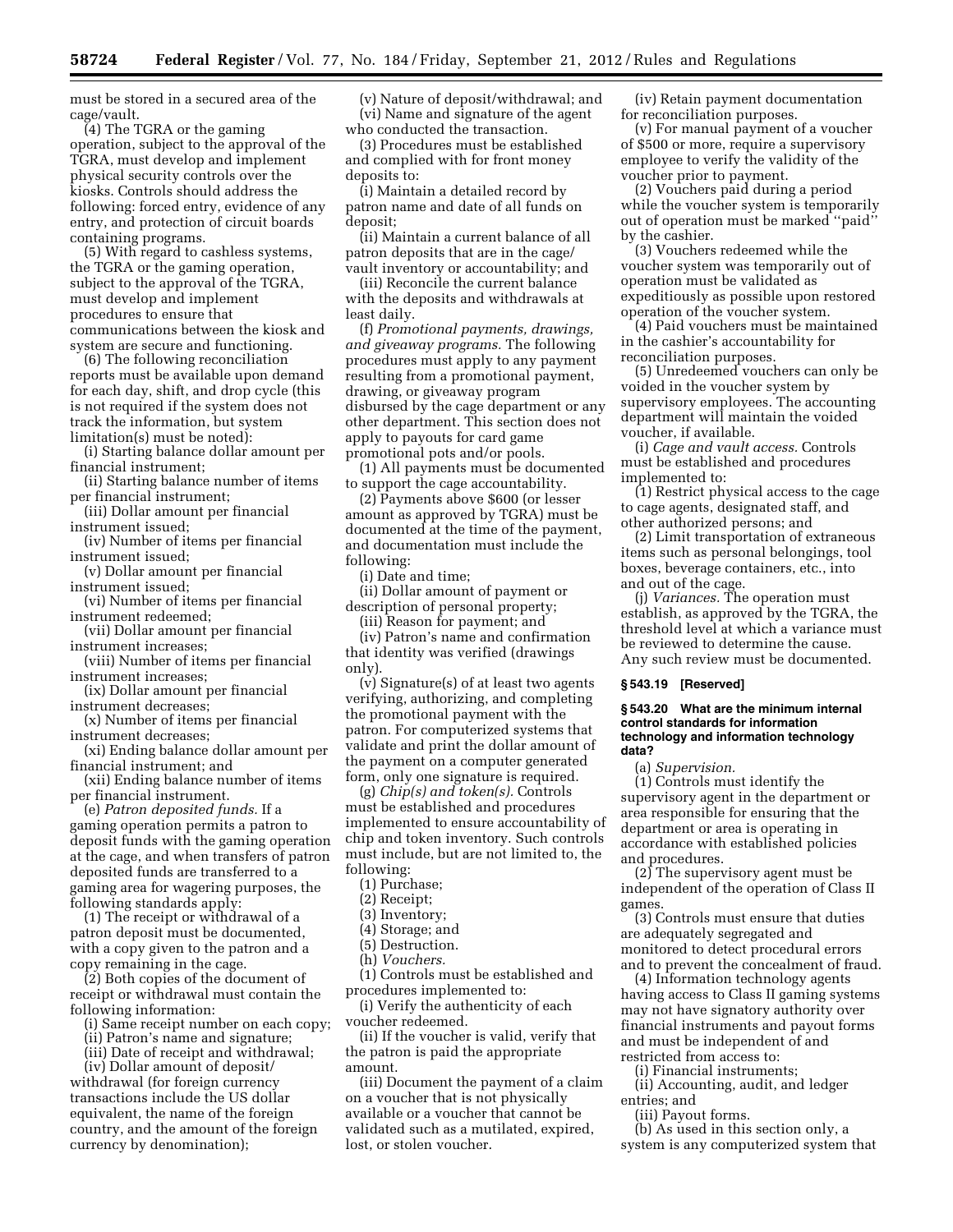is integral to the gaming environment. This includes, but is not limited to, the server and peripherals for Class II gaming system, accounting, surveillance, essential phone system, and door access and warning systems.

(c) Class II gaming systems' logical and physical controls. Controls must be established and procedures implemented to ensure adequate:

(1) Control of physical and logical access to the information technology environment, including accounting, voucher, cashless and player tracking systems, among others used in conjunction with Class II gaming;

(2) Physical and logical protection of storage media and its contents, including recovery procedures;

(3) Access credential control methods;

(4) Record keeping and audit

processes; and (5) Departmental independence, including, but not limited to, means to restrict agents that have access to information technology from having access to financial instruments.

(d) *Physical security.* 

(1) The information technology environment and infrastructure must be maintained in a secured physical location such that access is restricted to authorized agents only.

(2) Access devices to the systems' secured physical location, such as keys, cards, or fobs, must be controlled by an independent agent.

(3) Access to the systems' secured physical location must be restricted to agents in accordance with established policies and procedures, which must include maintaining and updating a record of agents granted access privileges.

(4) Network Communication Equipment must be physically secured from unauthorized access.

(e) *Logical security.* 

(1) Controls must be established and procedures implemented to protect all systems and to ensure that access to the following is restricted and secured:

(i) Systems' software and application programs;

(ii) Data associated with Class II gaming; and

(iii) Communications facilities, systems, and information transmissions associated with Class II gaming systems.

(2) Unused services and non-essential ports must be disabled whenever possible.

(3) Procedures must be implemented to ensure that all activity performed on systems is restricted and secured from unauthorized access, and logged.

(4) Communications to and from systems via Network Communication Equipment must be logically secured from unauthorized access.

(f) *User controls.* 

(1) Systems, including application software, must be secured with passwords or other means for authorizing access.

(2) Management personnel or agents independent of the department being controlled must assign and control access to system functions.

(3) Access credentials such as passwords, PINs, or cards must be controlled as follows:

(i) Each user must have his or her own individual access credential;

(ii) Access credentials must be changed at an established interval approved by the TGRA; and

(iii) Access credential records must be maintained either manually or by systems that automatically record access changes and force access credential changes, including the following information for each user:

(A) User's name;

(B) Date the user was given access and/or password change; and

(C) Description of the access rights assigned to user.

(4) Lost or compromised access credentials must be deactivated, secured or destroyed within an established time period approved by the TGRA.

(5) Access credentials of terminated users must be deactivated within an established time period approved by the TGRA.

(6) Only authorized agents may have access to inactive or closed accounts of other users, such as player tracking accounts and terminated user accounts.

(g) *Installations and/or modifications.*  (1) Only TGRA authorized or

approved systems and modifications may be installed.

(2) Records must be kept of all new installations and/or modifications to Class II gaming systems. These records must include, at a minimum:

(i) The date of the installation or modification;

(ii) The nature of the installation or change such as new software, server repair, significant configuration modifications;

(iii) Evidence of verification that the installation or the modifications are approved; and

(iv) The identity of the agent(s) performing the installation/ modification.

(3) Documentation must be maintained, such as manuals and user guides, describing the systems in use and the operation, including hardware. (h) *Remote access.* 

(1) Agents may be granted remote access for system support, provided that each access session is documented and maintained at the place of authorization. The documentation must include:

(i) Name of agent authorizing the access;

(ii) Name of agent accessing the system;

(iii) Verification of the agent's authorization;

(iv) Reason for remote access; (v) Description of work to be

performed;

(vi) Date and time of start of end-user remote access session; and

(vii) Date and time of conclusion of end-user remote access session.

(2) All remote access must be performed via a secured method.

(i) *Incident monitoring and reporting.* 

(1) Procedures must be implemented for responding to, monitoring, investigating, resolving, documenting, and reporting security incidents associated with information technology systems.

(2) All security incidents must be responded to within an established time period approved by the TGRA and formally documented.

(j) *Data backups.* 

(1) Controls must include adequate backup, including, but not limited to, the following:

(i) Daily data backup of critical information technology systems;

(ii) Data backup of critical programs or the ability to reinstall the exact programs as needed;

(iii) Secured storage of all backup data files and programs, or other adequate protection;

(iv) Mirrored or redundant data source; and

(v) Redundant and/or backup hardware.

(2) Controls must include recovery procedures, including, but not limited to, the following:

(i) Data backup restoration;

(ii) Program restoration; and

(iii) Redundant or backup hardware restoration.

(3) Recovery procedures must be tested on a sample basis at specified intervals at least annually. Results must be documented.

(4) Backup data files and recovery components must be managed with at least the same level of security and access controls as the system for which they are designed to support.

(k) *Software downloads.* Downloads, either automatic or manual, must be performed in accordance with 25 CFR 547.12.

(l) *Verifying downloads.* Following download of any Class II gaming system software, the Class II gaming system must verify the downloaded software using a software signature verification method. Using any method it deems appropriate, the TGRA must confirm the verification.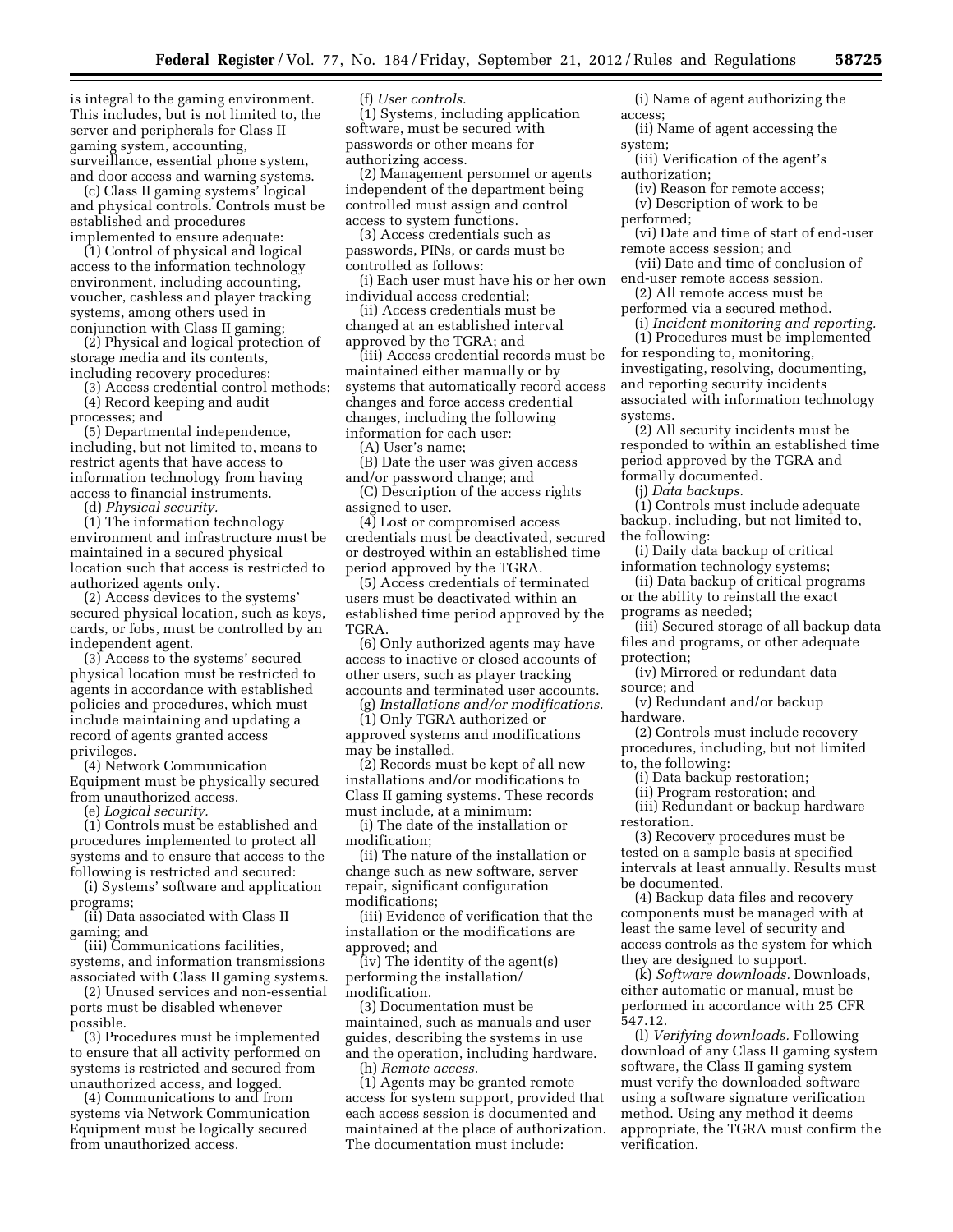#### **§ 543.21 What are the minimum internal control standards for surveillance?**

(a) *Supervision.* Supervision must be provided as needed for surveillance by an agent(s) with authority equal to or greater than those being supervised.

(b) *Surveillance equipment and control room(s).* Controls must be established and procedures implemented that include the following:

(1) For Tier A, the surveillance system must be maintained and operated from a secured location, such as a locked cabinet. For Tiers B and C, the surveillance system must be maintained and operated from a staffed surveillance operation room(s).

(2) The surveillance operation room(s) must be secured to prevent unauthorized entry.

(3) Access to the surveillance operation room(s) must be limited to surveillance agents and other authorized persons.

(4) Surveillance operation room(s) access logs must be maintained.

(5) Surveillance operation room equipment must have total override capability over all other satellite surveillance equipment.

(6) Power loss to the surveillance system:

(i) For Tier A, in the event of power loss to the surveillance system, alternative security procedures, such as additional supervisory or security agents, must be implemented immediately.

(ii) For Tier B and C, in the event of power loss to the surveillance system, an auxiliary or backup power source must be available and capable of providing immediate restoration of power to the surveillance system to ensure that surveillance agents can observe all areas covered by dedicated cameras.

(7) The surveillance system must record an accurate date and time stamp on recorded events. The displayed date and time must not significantly obstruct the recorded view.

(8) All surveillance agents must be trained in the use of the equipment, games, and house rules.

(9) Each camera required by the standards in this section must be installed in a manner that will prevent it from being readily obstructed, tampered with, or disabled.

(10) The surveillance system must: (i) Have the capability to display all

camera views on a monitor; (ii) Include sufficient numbers of recording devices to record the views of

all cameras required by this section; (iii) Record all camera views; and

(iv) For Tier B and C only, include sufficient numbers of monitors to

simultaneously display gaming and count room activities.

(11) A periodic inspection of the surveillance systems must be conducted. When a malfunction of the surveillance system is discovered, the malfunction and necessary repairs must be documented and repairs initiated within seventy-two (72) hours.

(i) If a dedicated camera malfunctions, alternative security procedures, such as additional supervisory or security agents, must be implemented immediately.

(ii) The TGRA must be notified of any surveillance system and/or camera(s) that have malfunctioned for more than twenty-four (24) hours and the alternative security measures being implemented.

(c) *Additional surveillance requirements.* With regard to the following functions, controls must also include:

(1) Surveillance of the progressive prize meters for Class II gaming systems at the following thresholds:

(i) Wide area progressives with a reset amount of \$1 million; and

(ii) In-house progressives with a reset amount of \$250,000.

(2) Manual bingo:

(i) For manual draws, the surveillance system must monitor the bingo ball drawing device or mechanical random number generator, which must be recorded during the course of the draw by a dedicated camera to identify the numbers or other designations drawn; and

(ii) The surveillance system must monitor and record the activities of the bingo game, including drawing, and entering the balls, numbers or other designations drawn.

(3) Card games:

(i) Except for card game tournaments, a dedicated camera(s) with sufficient clarity must be used to provide:

(A) An overview of the activities on each card table surface, including card faces and cash and/or cash equivalents;

(B) An overview of card game activities, including patrons and dealers; and

(C) An unobstructed view of all posted progressive pool amounts.

(ii) For card game tournaments, a dedicated camera(s) must be used to provide an overview of tournament activities, and any area where cash or cash equivalents are exchanged.

(4) Cage and vault:

(i) The surveillance system must monitor and record a general overview of activities occurring in each cage and vault area with sufficient clarity to identify individuals within the cage and patrons and staff members at the

counter areas and to confirm the amount of each cash transaction;

(ii) Each cashier station must be equipped with one (1) dedicated overhead camera covering the transaction area; and

(iii) The cage or vault area in which exchange and transfer transactions occur must be monitored and recorded by a dedicated camera or motion activated dedicated camera that provides coverage with sufficient clarity to identify the chip values and the amounts on the exchange and transfer documentation. Controls provided by a computerized exchange and transfer system constitute an adequate alternative to viewing the amounts on the exchange and transfer documentation.

(5) Count rooms:

(i) The surveillance system must monitor and record with sufficient clarity a general overview of all areas where cash or cash equivalents may be stored or counted; and

(ii) The surveillance system must provide coverage of count equipment with sufficient clarity to view any attempted manipulation of the recorded data.

(d) *Reporting requirements.* TGRAapproved procedures must be implemented for reporting suspected crimes and suspicious activity.

(e) *Recording retention.* Controls must be established and procedures implemented that include the following:

(1) All recordings required by this section must be retained for a minimum of seven days; and

(2) Suspected crimes, suspicious activity, or detentions by security agents discovered within the initial retention period must be copied and retained for a time period, not less than one year.

(f) *Logs.* Logs must be maintained and demonstrate the following:

(1) Compliance with the storage, identification, and retention standards required in this section;

(2) Each malfunction and repair of the surveillance system as defined in this section; and

(3) Activities performed by surveillance agents as required by the controls in this section.

#### **§ 543.22 [Reserved]**

#### **§ 543.23 What are the minimum internal control standards for audit and accounting?**

(a) *Conflicts of standards.* When establishing SICS, the gaming operation should review, and consider incorporating, other external standards such as GAAP, GAAS, and standards promulgated by GASB and FASB. In the event of a conflict between the MICS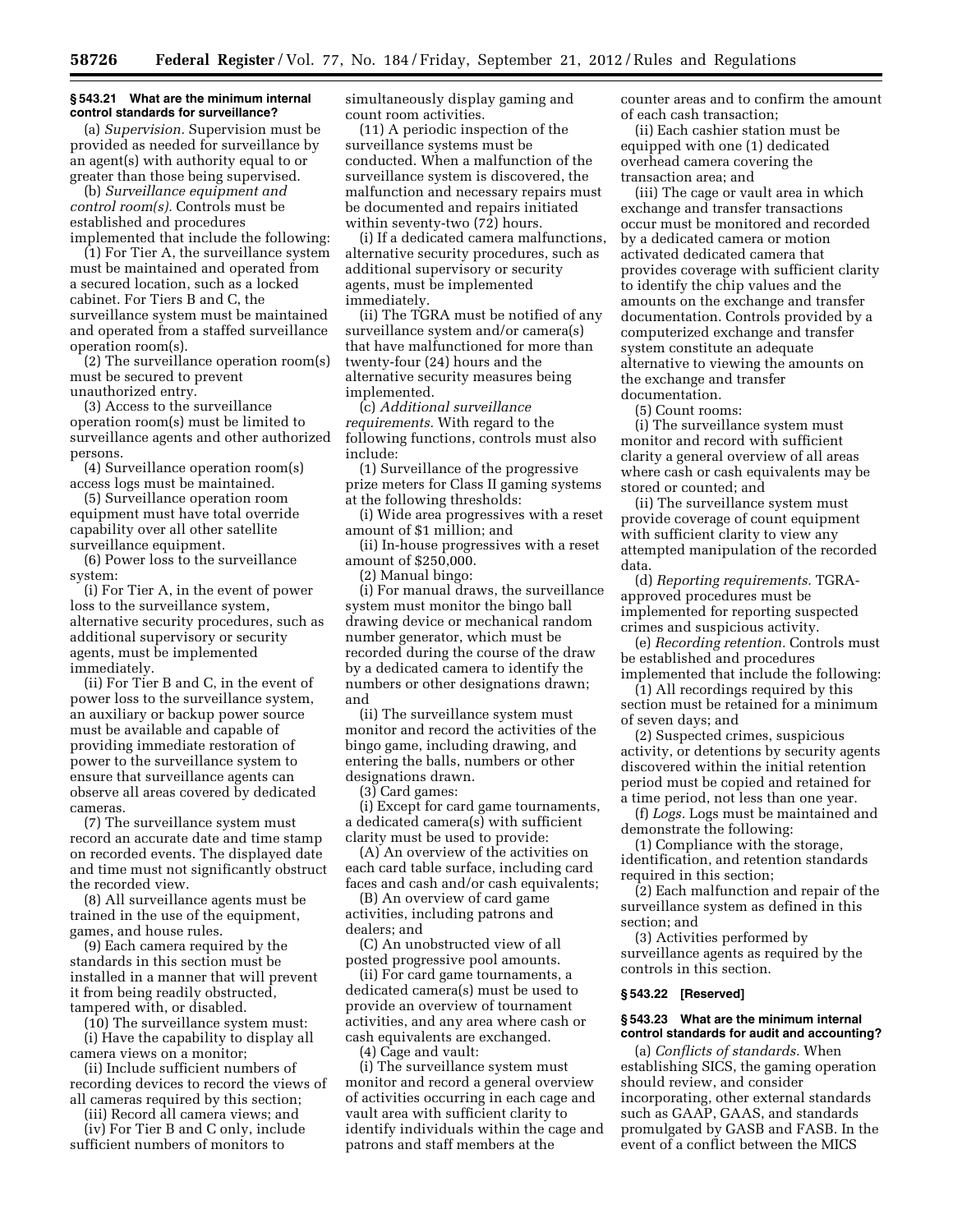and the incorporated external standards, the external standards prevail.

(b) *Accounting.* Controls must be established and procedures implemented to safeguard assets and ensure each gaming operation:

(1) Prepares accurate, complete, legible, and permanent records of all transactions pertaining to gaming revenue and activities for operational accountability.

(2) Prepares general accounting records on a double-entry system of accounting, maintaining detailed, supporting, subsidiary records, and performs the following activities:

(i) Record gaming activity transactions in an accounting system to identify and track all revenues, expenses, assets, liabilities, and equity;

(ii) Record all markers, IOU's, returned checks, held checks, or other similar credit instruments;

(iii) Record journal entries prepared by the gaming operation and by any independent accountants used;

(iv) Prepare income statements and balance sheets;

(v) Prepare appropriate subsidiary ledgers to support the balance sheet;

(vi) Prepare, review, and maintain accurate financial statements;

(vii) Prepare transactions in accordance with the appropriate authorization, as provided by management;

(viii) Record transactions to facilitate proper recording of gaming revenue and fees, and to maintain accountability of assets;

(ix) Compare recorded accountability for assets to actual assets at periodic intervals, and take appropriate action with respect to any variances;

(x) Segregate functions, duties, and responsibilities;

(xi) Prepare minimum bankroll calculations; and

(xii) Maintain and preserve all financial records and relevant supporting documentation.

(c) *Internal audit.* Controls must be established and procedures implemented to ensure that:

(1) Internal auditor(s) perform audits of each department of a gaming operation, at least annually, to review compliance with TICS, SICS, and these MICS, which include at least the following areas:

(i) Bingo, including supervision, bingo cards, bingo card sales, draw, prize payout; cash and equivalent controls, technologic aids to the play of bingo, operations, vouchers, and revenue audit procedures;

(ii) Pull tabs, including, supervision, pull tab inventory, pull tab sales, winning pull tabs, pull tab operating

funds, statistical records, and revenue audit procedures;

(iii) Card games, including supervision, exchange or transfers, playing cards, shill funds, reconciliation of card room bank, posted rules, and promotional progressive pots and pools;

(iv) Gaming promotions and player tracking procedures, including supervision, gaming promotion rules and player tracking systems;

(v) Complimentary services or items, including procedures for issuing, authorizing, redeeming, and reporting complimentary service items;

(vi) Patron deposit accounts and cashless systems procedures, including supervision, patron deposit accounts and cashless systems, as well as patron deposits, withdrawals and adjustments;

(vii) Lines of credit procedures, including establishment of lines of credit policy;

(viii) Drop and count standards, including supervision, count room access, count team, card game drop standards, player interface and financial instrument drop standards, card game count standards, player interface financial instrument count standards, and controlled keys;

(ix) Cage, vault, cash and cash equivalent procedures, including supervision, cash and cash equivalents, personal checks, cashier's checks, traveler's checks, payroll checks, and counter checks, cage and vault accountability, kiosks, patron deposited funds, promotional payouts, drawings, and giveaway programs, chip and token standards, and cage and vault access;

(x) Information technology, including supervision, class II gaming systems' logical and physical controls, independence, physical security, logical security, user controls, installations and/or modifications, remote access, incident monitoring and reporting, data back-ups, software downloads, and verifying downloads; and

(xi) Accounting standards, including accounting records, maintenance and preservation of financial records and relevant supporting documentation.

(2) Internal auditor(s) are independent of gaming operations with respect to the departments subject to audit (auditors internal to the operation, officers of the TGRA, or outside CPA firm may perform this function).

(3) Internal auditor(s) report directly to the Tribe, TGRA, audit committee, or other entity designated by the Tribe.

(4) Documentation such as checklists, programs, reports, etc. is prepared to evidence all internal audit work and follow-up performed as it relates to compliance with TICS, SICS, and these

MICS, including all instances of noncompliance.

(5) Audit reports are maintained and made available to the Commission upon request and must include the following information:

(i) Audit objectives;

(ii) Audit procedures and scope;

(iii) Findings and conclusions;

(iv) Recommendations, if applicable; and

(v) Management's response.

(6) All material exceptions identified by internal audit work are investigated and resolved and the results are documented.

(7) Internal audit findings are reported to management, responded to by management stating corrective measures to be taken, and included in the report delivered to management, the Tribe, TGRA, audit committee, or other entity designated by the Tribe for corrective action.

(8) Follow-up observations and examinations is performed to verify that corrective action has been taken regarding all instances of noncompliance. The verification is performed within six (6) months following the date of notification of noncompliance.

(d) *Annual requirements.* 

(1) Agreed upon procedures. A CPA must be engaged to perform an assessment to verify whether the gaming operation is in compliance with these MICS, and/or the TICS or SICS if they provide at least the same level of controls as the MICS. The assessment must be performed in accordance with agreed upon procedures and the most recent versions of the Statements on Standards for Attestation Engagements and Agreed-Upon Procedures Engagements (collectively ''SSAEs''), issued by the American Institute of Certified Public Accountants.

(2) The tribe must submit two copies of the agreed-upon procedures report to the Commission within 120 days of the gaming operation's fiscal year end in conjunction with the submission of the annual financial audit report required pursuant to 25 CFR part 571.

(3) *Review of internal audit.* 

(i) The CPA must determine compliance by the gaming operation with the internal audit requirements in this paragraph (d) by:

(A) Completing the internal audit checklist;

(B) Ensuring that the internal auditor completed checklists for each gaming department of the operation;

(C) Verifying that any areas of noncompliance have been identified;

(D) Ensuring that audit reports are completed and include responses from management; and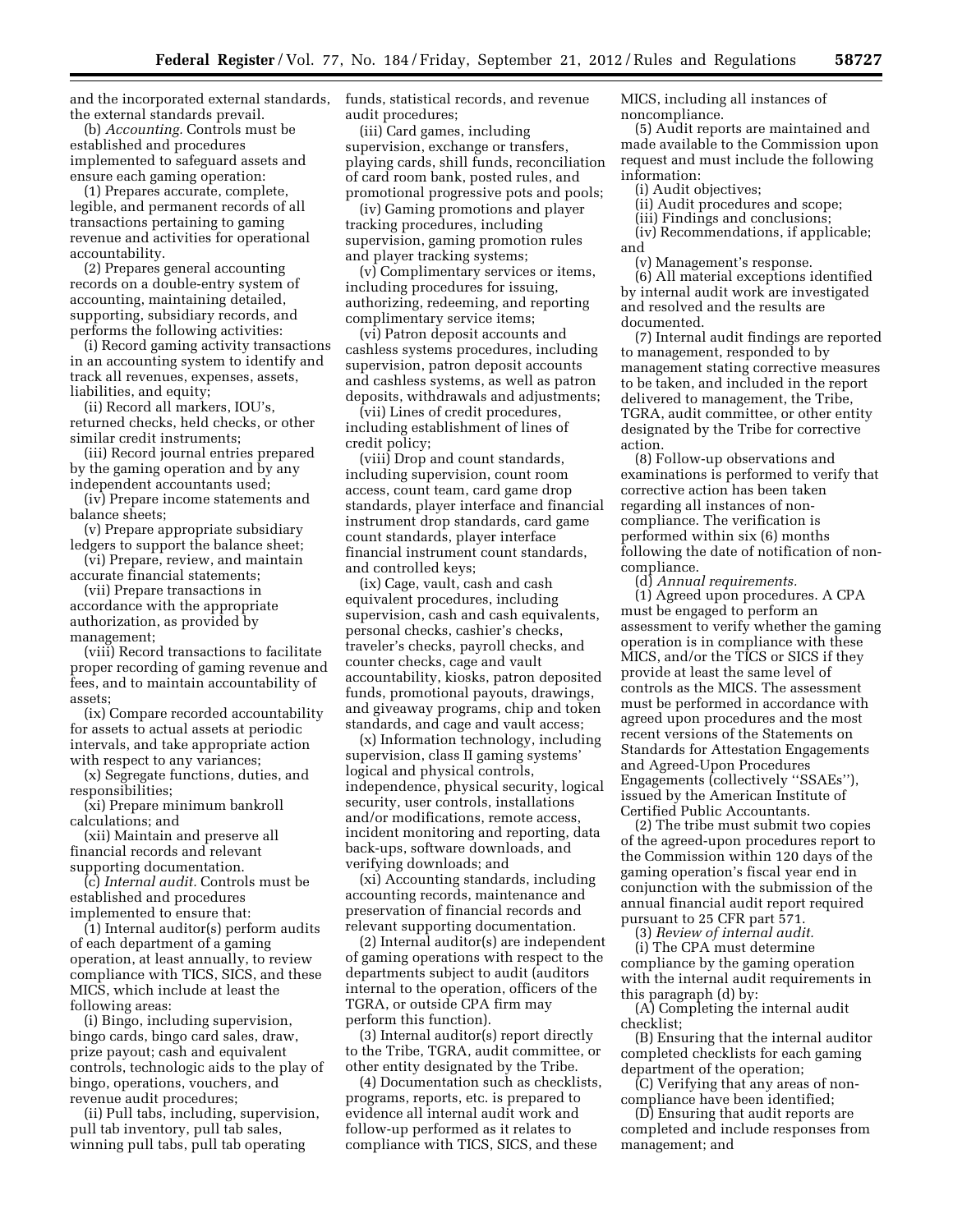(E) Verifying that appropriate followup on audit findings has been conducted and necessary corrective measures have been taken to effectively mitigate the noted risks.

(ii) If the CPA determines that the internal audit procedures performed during the fiscal year have been properly completed, the CPA may rely on the work of the internal audit for the completion of the MICS checklists as they relate to the standards covered by this part.

(4) *Report format.* The SSAEs are applicable to agreed-upon procedures engagements required in this part. All noted instances of noncompliance with the MICS and/or the TICS or SICS, if they provide the same level of controls as the MICS, must be documented in the report with a narrative description, the number of exceptions and sample size tested.

#### **§ 543.24 What are the minimum internal control standards for auditing revenue?**

(a) *Supervision.* Supervision must be provided as needed for bingo operations by an agent(s) with authority equal to or greater than those being supervised.

(b) *Independence.* Audits must be performed by agent(s) independent of the transactions being audited.

(c) *Documentation.* The performance of revenue audit procedures, the exceptions noted, and the follow-up of all revenue audit exceptions must be documented and maintained.

(d) Controls must be established and procedures implemented to audit of each of the following operational areas: (1) *Bingo.* 

(i) At the end of each month, verify the accuracy of the ending balance in the bingo control log by reconciling it with the bingo paper inventory. Investigate and document any variance noted.

(ii) Daily, reconcile supporting records and documents to summarized paperwork or electronic records (*e.g.*  total sales and payouts per shift and/or day).

(iii) At least monthly, review variances related to bingo accounting data in accordance with an established threshold, which must include, at a minimum, variance(s) noted by the Class II gaming system for cashless transactions in and out, electronic funds transfer in and out, external bonus payouts, vouchers out and coupon promotion out. Investigate and document any variance noted.

(iv) At least monthly, review statistical reports for any deviations from the mathematical expectations exceeding a threshold established by the TGRA. Investigate and document any

deviations compared to the mathematical expectations required to be submitted per § 547.4.

(v) At least monthly, take a random sample, foot the vouchers redeemed and trace the totals to the totals recorded in the voucher system and to the amount recorded in the applicable cashier's accountability document.

(2) *Pull tabs.* 

(i) Daily, verify the total amount of winning pull tabs redeemed each day.

(ii) At the end of each month, verify the accuracy of the ending balance in the pull tab control log by reconciling the pull tabs on hand. Investigate and document any variance noted.

(iii) At least monthly, compare for reasonableness the amount of pull tabs sold from the pull tab control log to the amount of pull-tab sales.

(iv) At least monthly, review statistical reports for any deviations exceeding a specified threshold, as defined by the TGRA. Investigate and document any large and unusual fluctuations noted.

(3) *Card games.* 

(i) Daily, reconcile the amount indicated on the progressive sign/meter to the cash counted or received by the cage and the payouts made for each promotional progressive pot and pool. This reconciliation must be sufficiently documented, including substantiation of differences and adjustments.

(ii) At least monthly, review all payouts for the promotional progressive pots, pools, or other promotions to verify payout accuracy and proper accounting treatment and that they are conducted in accordance with conditions provided to the patrons.

(iii) At the conclusion of each contest/ tournament, reconcile all contest/ tournament entry and payout forms to the dollar amounts recorded in the appropriate accountability document.

(4) *Gaming promotions and player tracking.* 

(i) At least monthly, review promotional payments, drawings, and giveaway programs to verify payout accuracy and proper accounting treatment in accordance with the rules provided to patrons.

(ii) At least monthly, for computerized player tracking systems, perform the following procedures:

(A) Review authorization documentation for all manual point additions/deletions for propriety;

(B) Review exception reports, including transfers between accounts; and

(C) Review documentation related to access to inactive and closed accounts.

(iii) At least annually, all computerized player tracking systems must be reviewed by agent(s) independent of the individuals that set up or make changes to the system parameters. The review must be performed to determine that the configuration parameters are accurate and have not been altered without appropriate management authorization Document and maintain the test results.

(5) *Complimentary services or items.*  At least monthly, review the reports required in § 543.13(d). These reports must be made available to those entities authorized by the TGRA or by tribal law or ordinance.

(6) *Patron deposit accounts.* 

(i) At least weekly, reconcile patron deposit account liability (deposits ±  $adjustments - with draws = total$ account balance) to the system record.

(ii) At least weekly, review manual increases and decreases to/from player deposit accounts to ensure proper adjustments were authorized.

(7) *Lines of credit.* 

(i) At least three (3) times per year, an agent independent of the cage, credit, and collection functions must perform the following review:

(A) Select a sample of line of credit accounts;

(B) Ascertain compliance with credit limits and other established credit issuance procedures;

(C) Reconcile outstanding balances of both active and inactive (includes writeoffs and settlements) accounts on the accounts receivable listing to individual credit records and physical instruments. This procedure need only be performed once per year for inactive accounts; and

(D) Examine line of credit records to determine that appropriate collection efforts are being made and payments are being properly recorded.

(E) For at least five (5) days during the review period, subsequently reconcile partial payment receipts to the total payments recorded by the cage for the day and account for the receipts numerically.

(ii) At least monthly, perform an evaluation of the collection percentage of credit issued to identify unusual trends.

(8) *Drop and count.* 

(i) At least quarterly, unannounced currency counter and currency counter interface (if applicable) tests must be performed, and the test results documented and maintained. All denominations of currency and all types of cash out tickets counted by the currency counter must be tested. This test may be performed by internal audit or the TGRA. The result of these tests must be documented and signed by the agent(s) performing the test.